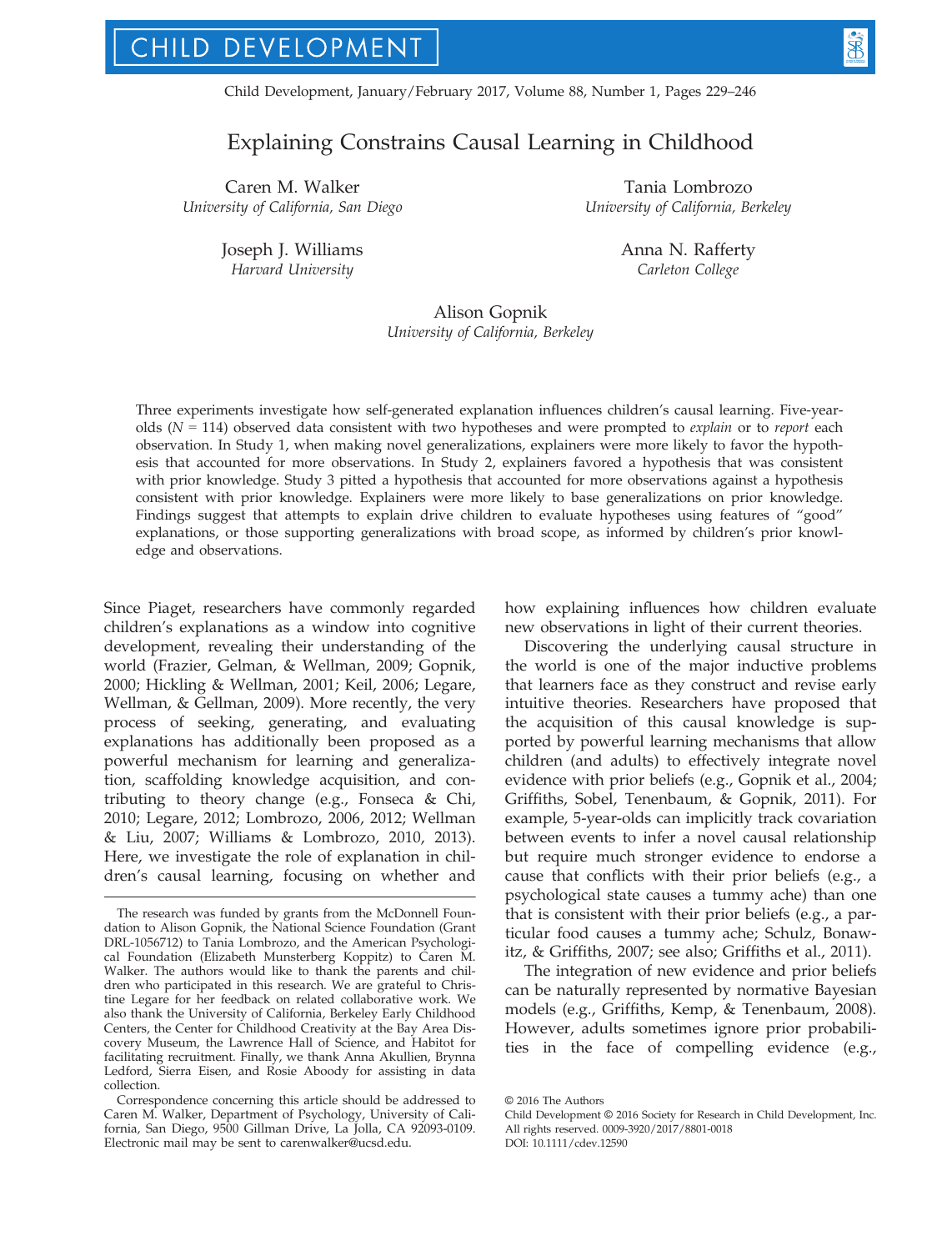Kahneman & Tversky, 1973) and sometimes are overly reliant on prior beliefs (e.g., Chapman & Chapman, 1967; Wason, 1960). How might explaining their observations influence the relative contributions of evidence and prior knowledge in children's causal learning?

One possibility is that explaining is a process by which learners approximate Bayesian updating (i.e., compute a posterior probability), which is a function of both novel evidence and prior beliefs. Broadly consistent with this idea, the philosopher Peter Lipton suggests that "explanatory considerations may help enquirers to determine prior probabilities, to move from prior to posterior probabilities, and to determine which data are relevant to the hypothesis under investigation" (Lipton, 2001, p. 94). Going beyond Lipton's proposal to a descriptive claim, it could be that considering whether and how something can be explained contributes to the identification and integration of evidence and prior beliefs. As a result, explaining could improve learning by generating judgments that are more consistent with the results of Bayesian inference, relative to the judgments that would have been reached in the absence of explaining.

Although the relationship between children's explanations and Bayesian inference has never been tested directly, there are reasons to suspect that the process of explaining could influence children's sensitivity to both novel evidence and prior beliefs. For example, explaining could draw attention to anomalous observations (Legare, 2012; Legare, Gelman, & Wellman, 2010), thus making it more likely that prior beliefs inconsistent with that evidence will be revised (e.g., Brown & Kane, 1988; Rittle-Johnson, 2006; Siegler, 1995). On the other hand, explaining could encourage children to accommodate what they are trying to explain to what they already believe (e.g., Chi, de Leeuw, Chiu, & LaVancher, 1994; Kuhn & Katz, 2009; Lombrozo, 2006) and to "explain away" anomalous observations to preserve their current theory (Bonawitz, van Schijndel, Friel, & Schulz, 2012; Chinn & Brewer, 1993). How and why might explanation have these effects?

In the present article, we investigate a proposal about why explaining increases sensitivity to both evidence (Study 1) and prior beliefs (Study 2), with implications for how evidence and prior beliefs are negotiated when they come into conflict (Study 3). Specifically, we suggest that explaining recruits a set of evaluative criteria for what constitutes a good explanation. As a result, explaining could encourage learners to formulate and privilege hypotheses that exhibit certain "explanatory virtues" (Lipton, 2001, 2004), hypotheses that they may not have otherwise considered.

The explanatory virtue on which we focus here is "scope," which we define as the amount of data that a candidate hypothesis explains (Khemlani, Sussman, & Oppenheimer, 2011; Lombrozo, 2012). Judgments of scope can be informed both by newly observed data (Williams & Lombrozo, 2010) and by past observations reflected in prior beliefs (Williams & Lombrozo, 2013). In general, hypotheses with greater scope also allow more general and wideranging inferences (Lombrozo & Carey, 2006), so scope is likely to be an especially powerful and important feature of explanations.

Research with adults supports the idea that explaining recruits scope as a constraint on learning. For example, Williams and Lombrozo (2010) had adult participants learn to classify novel robots into two categories by either explaining each robot's category membership or by engaging in a control task, such as thinking aloud. Compared to participants in other conditions, those prompted to explain were more likely to discover a pattern in category membership that accounted for 100% (as opposed to 75%) of the novel observations and thus had broader scope. Subsequent work (Williams & Lombrozo, 2013) found conditions under which prompting learners to explain made them more likely to identify and favor patterns that were consistent with prior beliefs, which have broader scope if one considers both current and past observations. These findings indicate that adult learners who are asked to explain privilege hypotheses with greater scope, including current and past observations (i.e., evidence and prior knowledge). If children are similarly sensitive to scope, we predict that a prompt to explain will similarly increase their sensitivity to each of these cues in the context of causal learning.

Recent developmental findings suggest that by age 5, children possess the basic prerequisites to test this proposal. For instance, we know that as early as 2 children have a sense of what counts as an explanation (Frazier et al., 2009), that by 4 they offer domain-appropriate explanations (Hickling & Wellman, 2001; Schulz et al., 2007), and that by 5 they prefer some kinds of explanations to others. For example, they prefer explanations that are simpler (Bonawitz & Lombrozo, 2012) and, at least in some domains, that offer a purpose or goal (Keil, 1995; Kelemen, 1999).

We also know that by age 5, children have developed abstract, coherent representations of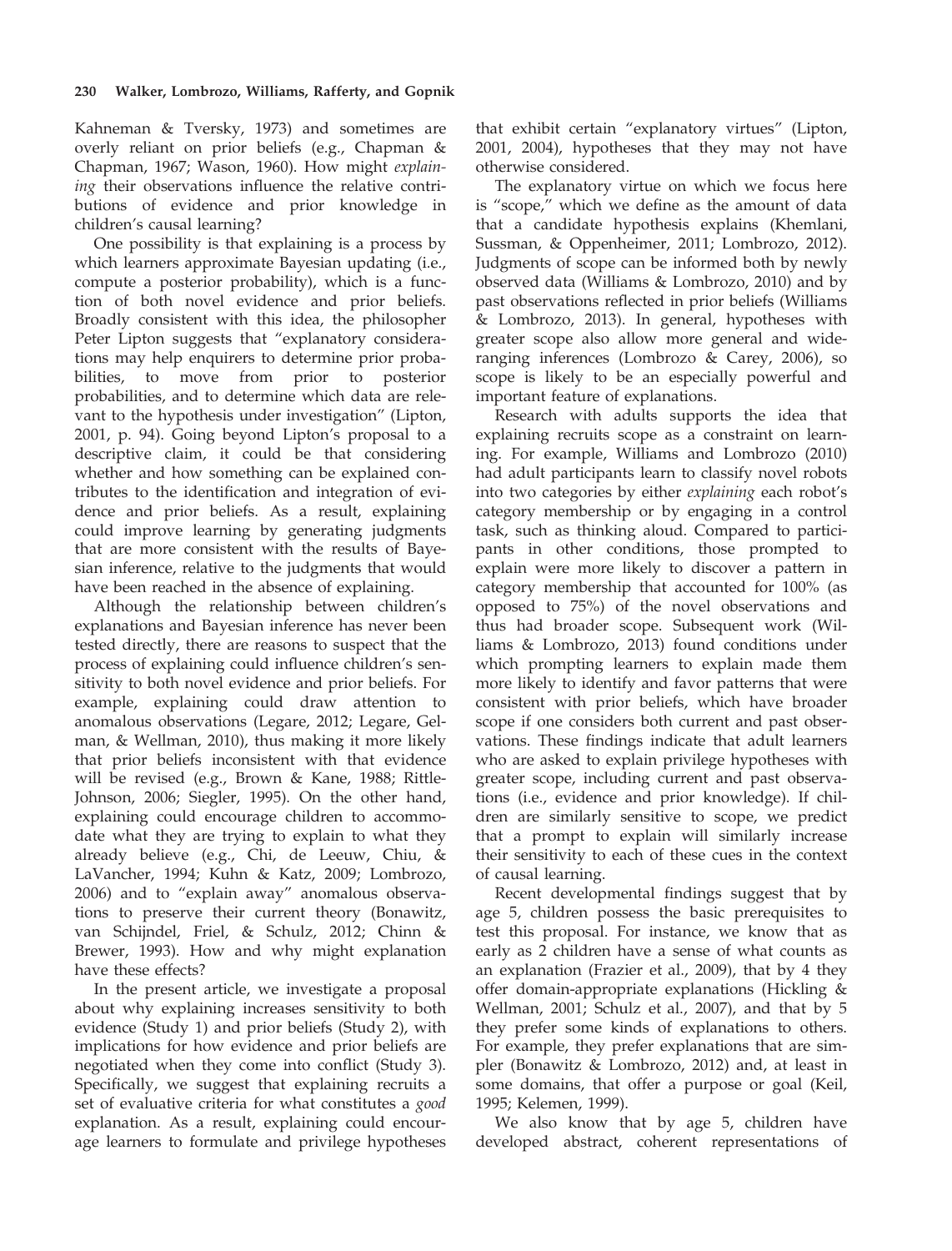causal relationships in a variety of domains (e.g., Carey, 1985; Gelman & Wellman, 1991; Gopnik & Meltzoff, 1997; Inagaki & Hatano, 1993; Perner, 1991) and can reason successfully in a variety of causal inference tasks (e.g., Gopnik & Sobel, 2000). Children of this age are also capable of engaging in probabilistic reasoning (Gopnik et al., 2004; Griffiths, et al., 2004; Griffiths et al., 2011; Schulz & Gopnik, 2007; Schulz et al., 2007) and have developed the basic capacities for forming novel inferences based on covariation data (e.g., Kushnir, Xu, & Wellman, 2010)—two capacities that are needed for tracking and using information about the scope of a hypothesis.

Finally, two recent studies support the idea that prompting preschool-aged children to explain can actually change causal learning and inference relative to a control condition. First, Legare and Lombrozo (2014) presented 3- to 6-year-old children with a novel toy involving interconnected gears. They found that children who were prompted to explain how the toy worked (Study 1) or who spontaneously explained in response to a broader prompt (Study 2) outperformed their peers when it came to measures of causal mechanism learning (e.g., the shape of gears) but not on measures involving causally irrelevant perceptual details (e.g., the color of gears). Second, Walker, Lombrozo, Legare, and Gopnik (2014) found that when 3- to 5 year-olds were prompted to explain why various blocks did or did not activate a novel machine, they were more likely to focus on the internal properties and category membership of the blocks. These findings not only support the proposal that prompts to explain can systematically change learning and inference but additionally point to the idea that explaining directs learners to privilege certain types of hypotheses and aspects of their environment that are most likely to support future generalizations.

In sum, prior work is consistent with the idea that explaining constrains learning and inference, with evidence for effects of scope in adults. However, the evidence for these effects in young children is absent or indirect, and many questions remain unanswered. Scope is of special interest in young children not only because it is linked to explaining in adults (Williams & Lombrozo, 2010, 2013) but because it gets at the heart of learning as a function of both evidence and prior beliefs: consistency with present and past observations. We thus set out to address the following questions. First, when children's prior beliefs are held constant, does explaining make them more likely to favor hypotheses that account for more of the evidence they observe

(Study 1)? Second, when the evidence is held constant, does explaining make children more likely to favor hypotheses that are more consistent with prior beliefs (Study 2)? Third, does explaining influence how children balance evidence and prior beliefs when the two conflict (Study 3)?

In these experiments children learned about a novel causal system in which some objects generated an effect and others did not, where the objects were designed to support two candidate causal hypotheses. In Study 1, the two hypotheses were equally consistent with children's prior knowledge, so the only factor differentiating them was their consistency with the current evidence: One hypothesis accounted for the causal efficacy of most objects, whereas the other accounted for the causal efficacy of all objects. In Study 2, both hypotheses accounted for the causal efficacy of all objects, but one hypothesis was more consistent with children's prior knowledge. In Study 3, the hypothesis that accounted for fewer observations was also more consistent with prior knowledge, thereby pitting evidence against prior knowledge.

In all studies, half of the children were prompted to explain the presence or absence of the effect after each observation, and the other half were prompted to report the outcome. Reporting was selected as a control task because it shares several commonalities with explanation: It draws children's attention to the evidence, it requires them to verbalize in a social context, and it roughly matches children's time engaging with each outcome across conditions. In the test phase of all studies, children were then asked to generate predictions about the causal efficacy of novel objects.

These studies are designed to test the claim that explaining directs children to the hypothesis with the broadest scope (the one consistent with the greatest amount of current and past data). We predicted that children prompted to explain would be more likely than controls to favor the hypothesis that accounted for more evidence in Study 1 and the hypothesis more consistent with prior knowledge in Study 2. Study 3 allowed us to rule out alternative explanations for Study 1 and to investigate the extent to which explaining led children to balance evidence and prior beliefs in a manner consistent with Bayesian inference.

## Study 1

In Study 1, each observation involved a wooden block being placed on a "machine," where the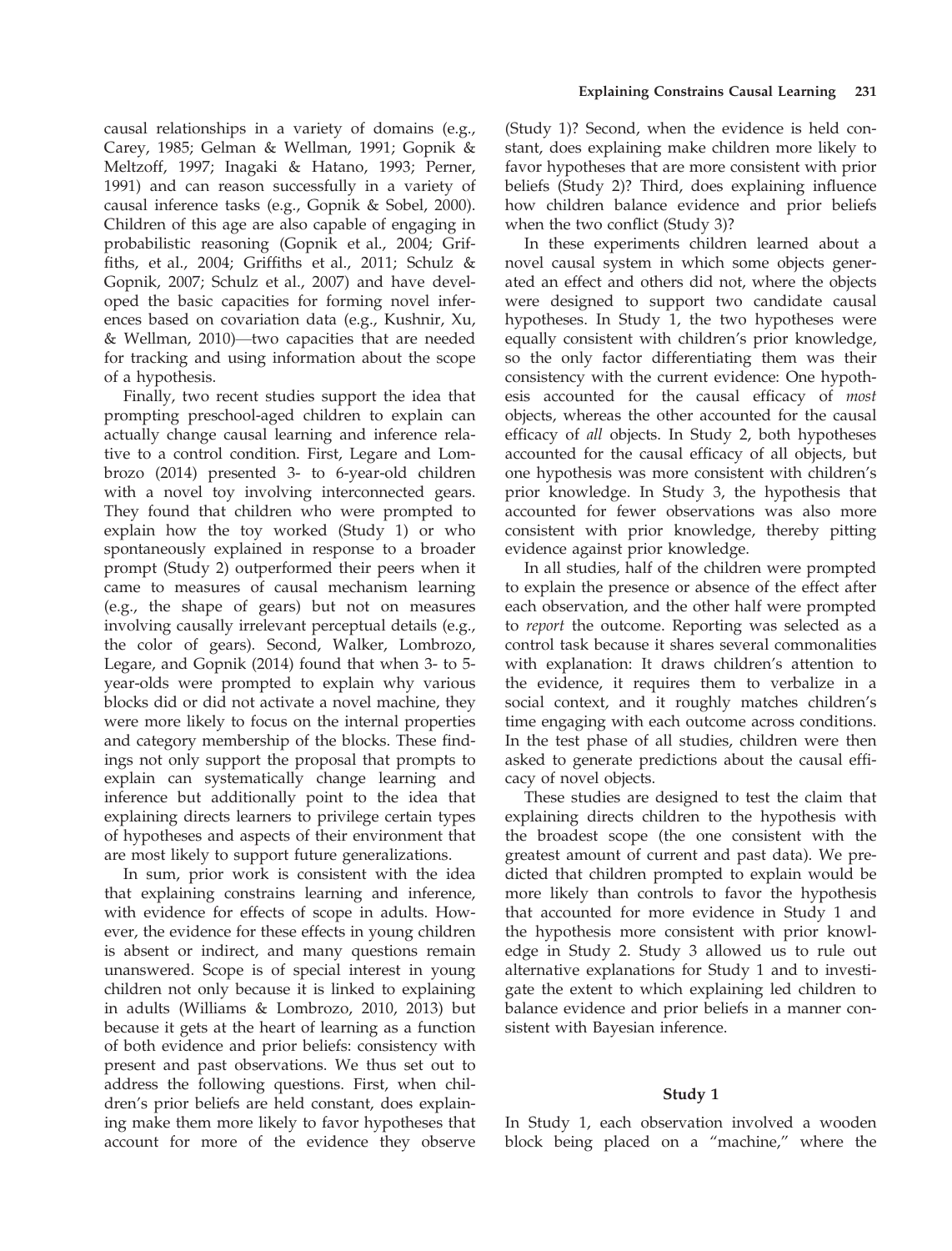machine either did or did not play music (e.g., Gopnik & Sobel, 2000). Two features varied across the blocks: the color of a Lego affixed to the top and the color of a Lego affixed to the front. One of these features covaried perfectly with whether the machine played music across eight observations, whereas the other predicted six of the eight activations. These features were the basis for two candidate causal hypotheses about what led the machine to activate, which we refer to as the 100% color hypothesis and 75% color hypothesis, with the former being more consistent with the evidence. These proportions were selected following previous research conducted with adults (see Williams & Lombrozo, 2010) as well as developmental evidence that the difference in frequencies was large enough to be appreciated (Sobel, Tenenbaum, & Gopnik, 2004).

After children observed each of the blocks placed on the machine and either explained or reported the outcome, novel test blocks were placed inside a "hiding box" that obscured one of the two features. By asking children which of the test blocks would activate the machine, we were able to assess which hypothesis they favored in making novel causal judgments.

#### Method

# Participants

Forty-two  $5$ -year-olds  $(M = 64.2 \text{ months})$  $SD = 3.6$ , range = 59.9–72.7; 25 girls) were included in Study 1, with 21 children randomly assigned to each of two conditions (explain and control). There was no significant difference in age between conditions, and there were approximately equal numbers of boys and girls assigned to each group. One additional child was tested, but excluded for failing to complete the study. Data were collected from January 2011 to June 2011.

Approximately half of the children tested were recruited from university preschools, and the other half from a local museum. Although we did not collect specific demographic information for each child, the following demographic information describes the population in each recruitment location. The preschools include the following racial/ ethnic groups: 58% Caucasian, 15% Asian, 4% Native American or Alaskan Native, 2% Latino or Hispanic, and 21% mixed racial/ethnic background. Tuition for preschools ranged from \$15,000 to \$40,000 per year and the neighborhoods had a median household income ranging from \$80,000 to

\$131,000 per year. The museum visitors include the following racial/ethnic groups: 60% Caucasian, 28% Asian, 1% Native American or Alaskan Native, 14% Latino or Hispanic, 4% African American, and 13% mixed racial/ethnic background. The average income for museum visitors is between \$100,000 and \$150,000 per year.

## Materials

Machine. The machine used in the training phase of all studies was similar to the "blicket detectors" used in past research on causal reasoning (e.g., Gopnik & Sobel, 2000). The machine consisted of a  $10 \times 6 \times 4$  in. opaque box constructed from cardboard and painted white with blue borders. The box contained a wireless doorbell that was not visible to the participant. When an object "activated" the machine, the doorbell played a melody. The machine was in fact surreptitiously activated by a remote control that was held out of view by the experimenter.

Training blocks. There were eight training blocks (four causal blocks and four inert blocks) made of 2 in. wooden cubes, illustrated in Figure 1 (top row). A plastic Lego plate was affixed to the top and front of each cube, and each Lego plate had one small, rectangular Lego. Thus, each training block had two Legos: one attached to the top and one to the front.

For half of the children, the feature corresponding to the 100% color hypothesis (the blue or yellow Lego) appeared on the top of the block and the feature corresponding to the 75% color hypothesis (the red or white Lego) appeared on the front of the block, and for half of the children, these positions were reversed. To create features consistent with the 100% color hypothesis, all four causal blocks (i.e., blocks that activated the machine) had a blue Lego on the top (front), and all four inert blocks (i.e., blocks that did not activate the machine) had a yellow Lego on the top (front). To create features consistent with the 75% color hypothesis, three of the four causal blocks had a red Lego on the front (top) and one had a white Lego, and three of the four inert blocks had a white Lego on the front (top) and one had a red Lego.

Small cards were constructed to serve as memory aids during the experiment. One card had an image of a black music note (placed in front of the causal objects, which activated the machine), and the other had an image of a black music note crossed out with a red "X" (placed in front of the inert objects, which did not activate the machine).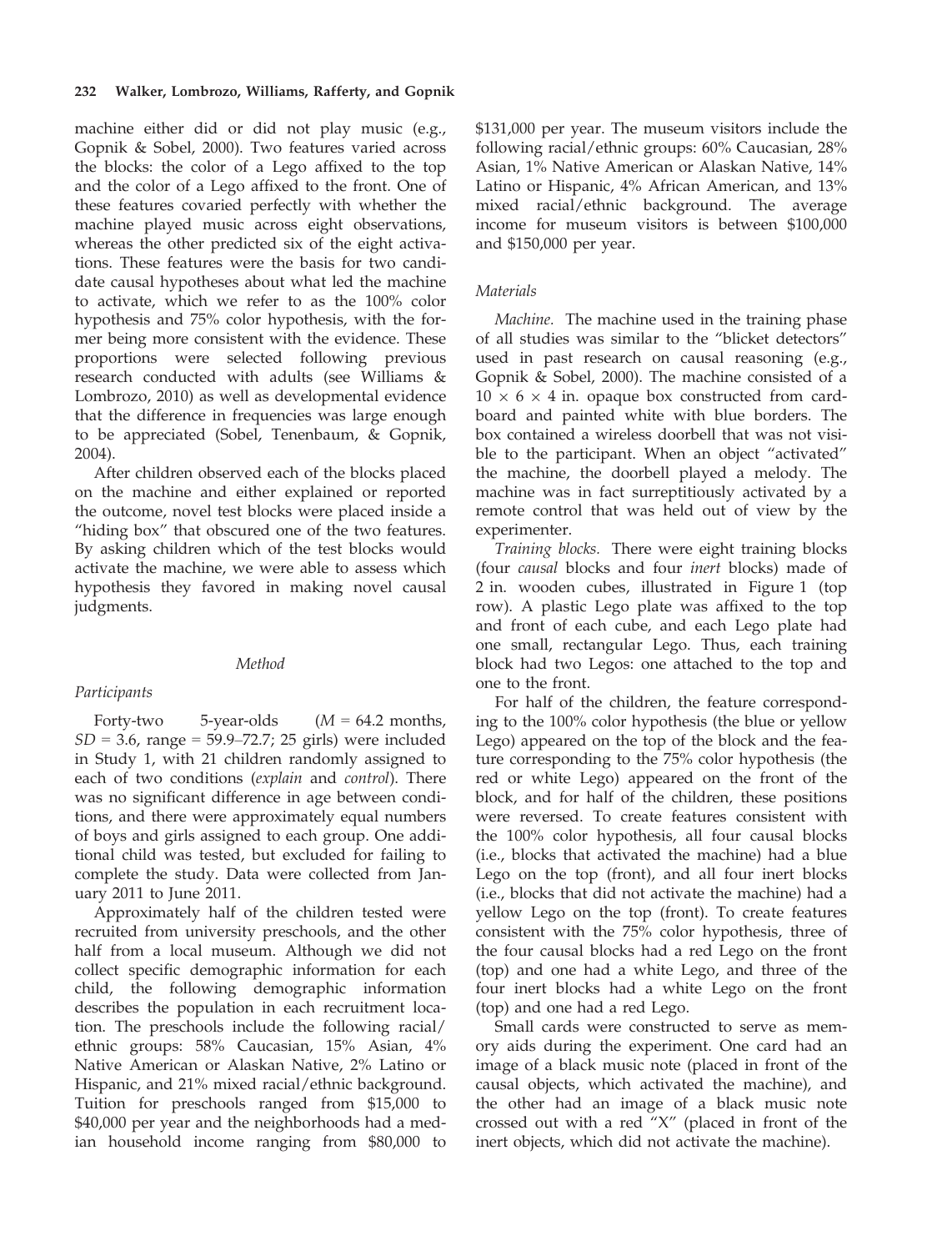

Figure 1. The complete set of eight training blocks used in Studies 1 (top row), 2 (center row), and 3 (bottom row). In Study 1, the 100% color hypothesis is represented by the blue (causal) and yellow (inert) Legos attached to the top of the blocks and the 75% color hypothesis is represented by the red (causal) and white (inert) Legos attached to the front of the blocks. The placement of the features corresponding to the 75% and 100% hypotheses were counterbalanced across participants. In Study 2, the 100% color hypothesis is represented by the solid silver (causal) and purple striped (inert) blocks and the 100% size hypothesis is represented by the relative size of the blocks (large [causal] and small [inert]). In Study 3, the 100% color hypothesis is represented by the blue (causal) and yellow (inert) bands on the blocks and the 75% hypothesis is represented by the relative size of the blocks (large [causal] and small [inert]).

Test blocks. The testing phase involved four additional blocks that were identical to the training blocks, but each included a single Lego attached to one side, with one block with each Lego color (blue, red, yellow, and white). These blocks could be partially obscured in a "hiding box" that was constructed from cardboard and painted black. The box included four cut-out windows that were covered with black felt flaps. In order to have children base their predictions on one cause (but not the other), this box was used to obscure parts of the test blocks. The experimenter could place two blocks inside the hiding box and lift two flaps to show a single Lego on each block, where the block position and lifted flaps determined whether the Lego appeared at the top or the front.

## Procedure

Training phase. Following a warm-up period in which the child was familiarized with the experimenter, the machine was placed on the table. The experimenter said,

This is my machine. Some things make my machine play music and some things do not. We are going to put all of the things that make my machine play music over here with this music note (experimenter places the causal memory card on one side of the table) and all of the things that do not make my machine play music over here with this crossed out music note (experimenter places the inert memory card on the other side of the table).

The experimenter then produced the first training block and placed it on the machine. After children observed the outcome, they were asked for a verbal response. In the explain condition, children were asked to explain the outcome: "Why did/ didn't this block make my machine play music?" In the control condition, children were asked to report the outcome: "What happened to my machine when I put this block on it? Did it play music?" Afterward, the experimenter asked the child to sort the object to one side of the table or the other (i.e., with the causal or inert memory card). This process was repeated for all eight training blocks.

The order in which the eight training blocks were presented was semirandom. The first four blocks included two causal and two inert blocks that were consistent with both the 100% and 75%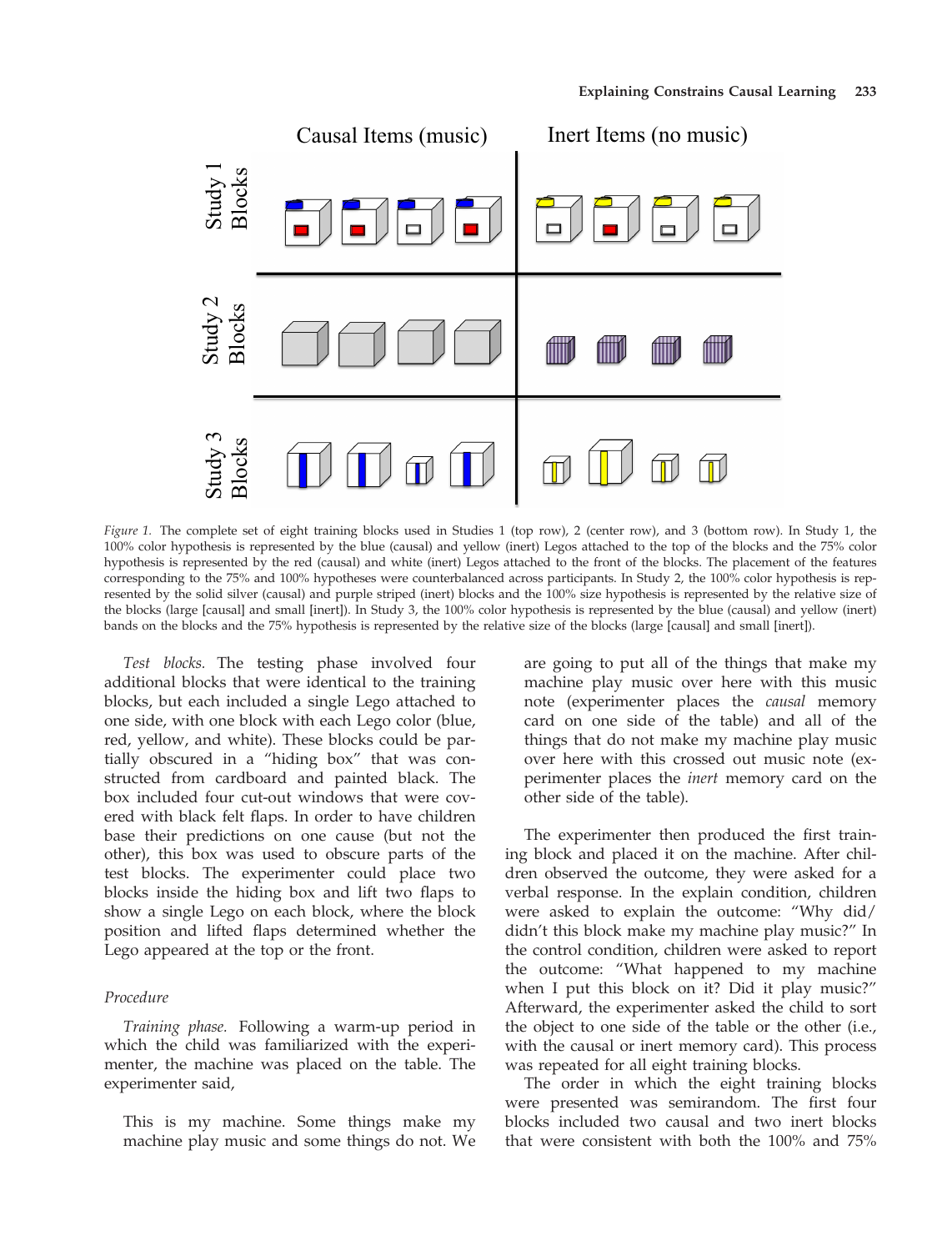color hypotheses (i.e., blue and red blocks activate the machine and yellow and white blocks did not). The fifth and sixth blocks introduced the anomalous cases for both the causal and inert sets (i.e., a blue and white block activated the machine and a yellow and red block did not), which was consistent with the 100% color hypothesis, but not with the 75% color hypothesis. Finally, the seventh and eighth blocks were again consistent with both hypotheses (i.e., a blue and red block activated the machine and a yellow and white block did not).

To eliminate memory demands, all blocks remained visible and were grouped on the table with their corresponding causal or inert memory cards throughout the training and test phases of the experiment. Because we were interested in whether prompts to explain would influence children's inferences and generalization, we did not want working memory constraints to impact performance. (By providing these memory aids, it is possible that children would generate a hypothesis about the entire set of evidence after they have seen all blocks on the toy. Given that we are interested in whether explaining highlights the candidate cause with the broadest scope, it does not matter whether this inference is formed during the training trials or post hoc, in response to the test questions.)

Test phase. For the test phase, the machine was removed and the "hiding box" was placed on the table. The experimenter explained: "This is my hiding box. I am going to put two new blocks into my hiding box, and lift these flaps so you can only see part of each block." The experimenter demonstrated lifting each flap to familiarize the child with the apparatus. The child was then given the following instructions: "One of the blocks I put in my hiding box will make my machine play music, and one of the blocks will not. I want you to tell me which one you think will make my machine play music." Each test question was later repeated a second time in which the experimenter asked the child to indicate which block *would not* activate the machine.

In the first set of questions, the 100% no conflict test items and the 75% no conflict test items, the causal features corresponding to each hypothesis were pit against the inert features for that hypothesis (i.e., the 100% no conflict test items involved blue vs. yellow, and the 75% no conflict test items involved red vs. white). These questions ensured that children noted the covariation between color and the machine's activation corresponding to each hypothesis. In the next set of questions, the experimenter presented conflict items, in which the causal feature corresponding to the 100% color hypothesis

(blue) was pitted against the causal feature corresponding to the 75% color hypothesis (red). These questions presented a conflict between the two candidate hypotheses to examine which one children would favor in predicting a causal outcome. There was a total of six test questions in this format: four 100% and 75% no conflict test items (two blue vs. yellow, two red vs. white) and two conflict items (two blue vs. red), where one item of each type was asked in the positive format ("which will make my machine play music?") and one in the negative format ("which will not make my machine play music?").

Coding. Responses on test items were scored according to accuracy in tracking each property. For the 100% and 75% no conflict test items, accuracy reflected the correct selection of the block with a causal feature when asked for an item that would activate the machine, and the block with an inert feature when asked for an item that would not activate the machine. The two judgments of each type were averaged to create a single score corresponding to accuracy on the 100% no conflict test items and another for accuracy on the 75% no conflict test items.

For the conflict items, we coded children's predictions as "1" if they conformed to the 100% color hypothesis (selecting the blue Lego over the red Lego) or as "0" if they agreed with the 75% color hypothesis (selecting the reverse). This produced a conflict items score—the proportion of judgments (of two) consistent with the 100% color hypothesis.

Children's explanations were transcribed and coded from the videos. We analyzed the frequency with which different types of explanations were produced for each of the eight training blocks. All explanations were coded as belonging to one of four categories: (a) 75% color hypothesis (e.g., "It made the machine play because it has a red thing on it"), (b) 100% color hypothesis (e.g., "It made the machine play because it has a blue part"), (c) combined 75% and 100% color hypotheses (e.g., "It made the machine play because it has a blue and red one"), and (d) other/uninformative (e.g., "I don't know," "Because it is heavy," "Because it wants to").

Children's responses were recorded by a second researcher during the testing session, and most sessions were video recorded for independent coding by a third researcher who was naïve to the hypotheses of the experiment. All available videos (95%) were independently coded to establish reliability. Interrater reliability was very high; the two coders agreed on 98% of children's responses to the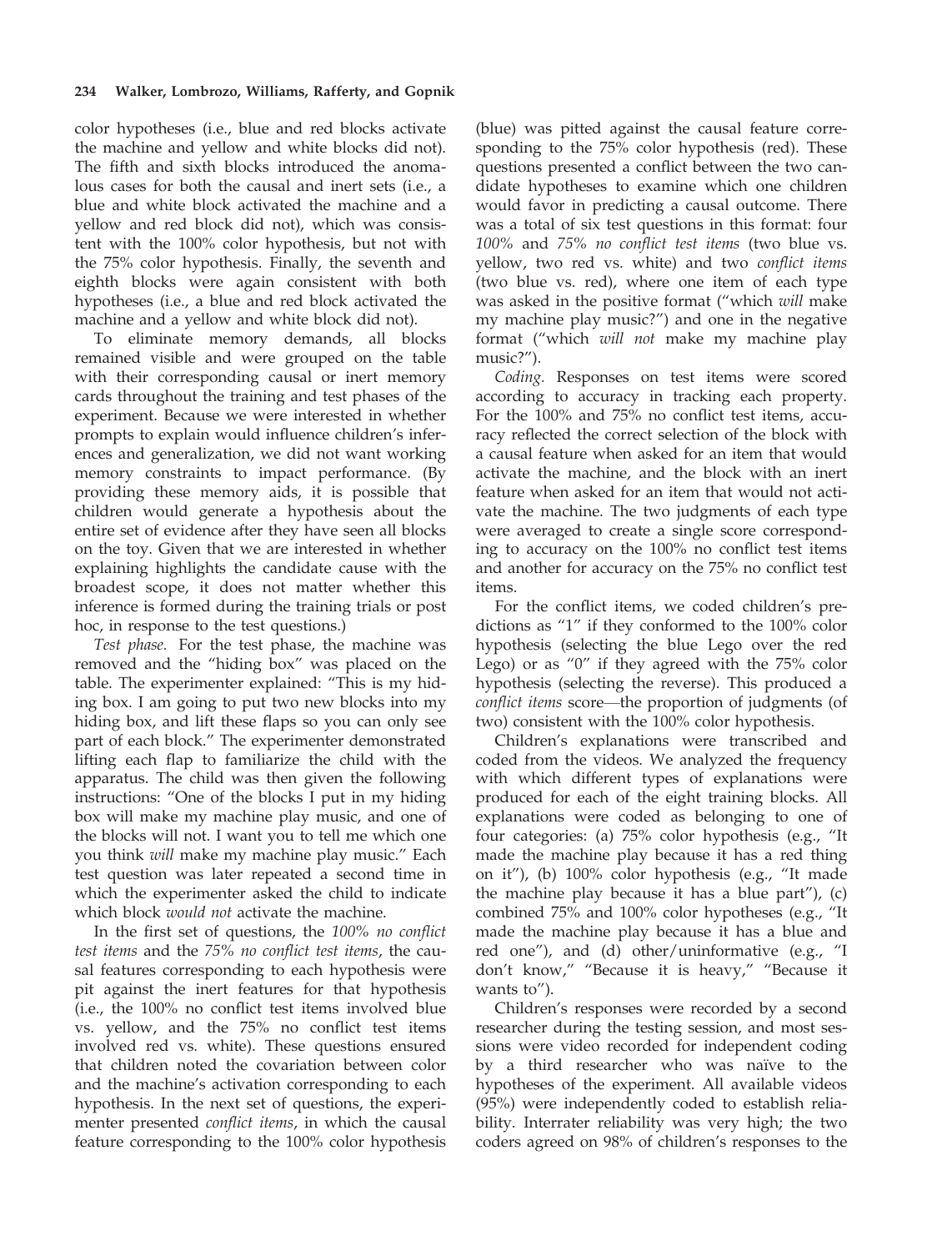test questions and 96% of explanation codings. The few minor discrepancies were resolved by a third party.

#### Results and Discussion

## No Conflict Test Items

To examine whether children noted the covariation between features and the machine's activation, we conducted a repeated measures analysis of variance (ANOVA) with the two test item types (100% and 75% no conflict test items) as the repeated measure and condition (explain vs. control) as a between-subjects variable. This analysis did not reveal significant differences in children's performance on the two question types,  $F(1, 40) = 0.195$ ,  $p = .661$ , nor across conditions,  $F(1, 40) = 1.84$ ,  $p = .182$ . The interaction between question type and condition was also not significant,  $F(1, 40) = 0.780$ ,  $p = .382.$ 

Children in both the explain condition  $(M = 3.48)$ of 4,  $SD = 0.92$ ) and the control condition ( $M = 3.08$ of 4,  $SD = 0.88$ ) learned about the 100% and 75% color hypotheses during training,  $t(20) = 7.29$ ,  $p < .0001$  and  $t(20) = 5.65$ ,  $p < .0001$ , respectively, and used this information when generalizing to novel blocks.

## Conflict Test Items

To examine whether a prompt to explain influenced which causal hypothesis children favored, the conflict items score was analyzed with a oneway ANOVA with condition (explain vs. control) as the between-subjects variable (see Figure 2). There was a significant difference between conditions,  $F(1, 40) = 5.79$ ,  $p < .02$ ,  $\eta_{\rm p}^2 = .13$ , with chil-<br>drep in the explain condition more likely ( $M = 1.34$ dren in the explain condition more likely  $(M = 1.34)$ of 2,  $SD = 0.66$ ) than children in the control condition ( $M = 0.98$  of 2,  $SD = 0.76$ ) to favor the 100% color hypothesis. These results support the claim that explaining helps young learners to discover and extend observed patterns that are consistent with the greatest number of cases (i.e., to privilege the hypothesis with broader scope).

#### Qualitative Analysis of Explanations

There was little variation in the types of explanations that children provided during the training phase. In fact, 80% of all explanations were categorized as combined 100% and 75% color hypotheses for training blocks 1–8, demonstrating that children were attending to the features relevant for both hypotheses. Given the limited variance, we do not provide additional analyses of the



Figure 2. Mean proportion of responses on conflict items for Study 1 (100% color hypothesis vs. 75% color hypothesis), Study 2 (100% color hypothesis vs. 100% size hypothesis), and Study 3 (100% color hypothesis vs. 75% size hypothesis).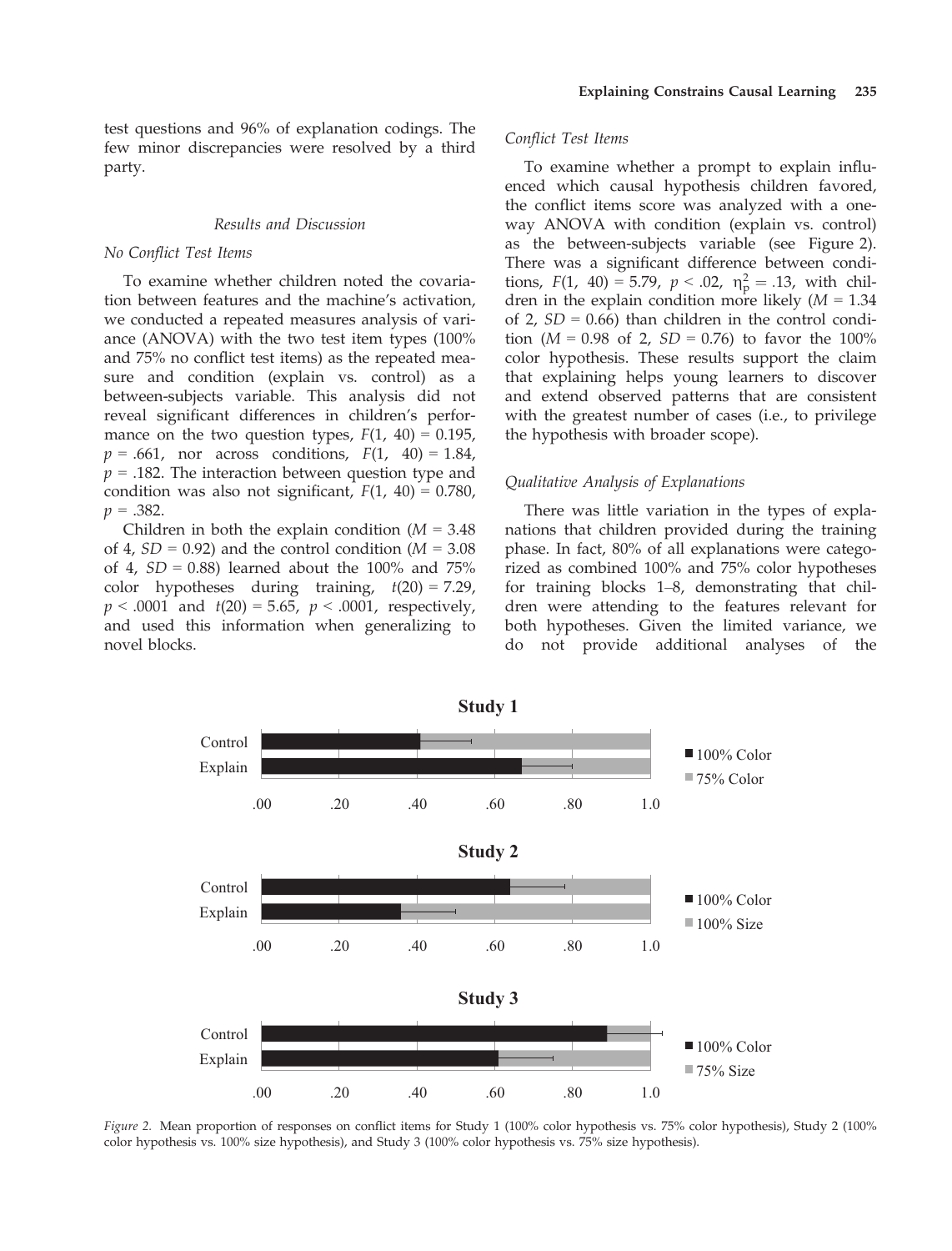qualitative data for Study 1. Interestingly, 33% of children prompted to explain also spontaneously mentioned the weight of the objects, revealing the existence of prior beliefs about plausible causal mechanisms.

The findings from Study 1 suggest that explaining can increase children's responsiveness to evidence, and we propose that this is a consequence of privileging broader scope, in the sense that the hypothesized cause accounted for more observations. However, it is also possible that explaining drew attention to the presence of the single anomalous observation (Legare, 2012; Legare et al., 2010), penalizing the 75% rule without children ever engaging in a comparative assessment of scope. We return to this point in motivating Study 3.

#### Study 2

Study 1 examined whether prompting children to explain could influence causal learning and inference, leading them to privilege a causal hypothesis that was more consistent with the evidence. The results suggest that it can: Children who explained were more likely than controls to favor a hypothesis that accounted for 100% of observations over a hypothesis that accounted for only a subset of observations (75%). This finding is consistent with the adult literature (Williams & Lombrozo, 2010). In Study 2, we consider whether explaining can also lead children to privilege hypotheses that are more consistent with prior knowledge. We therefore match the evidence for the two regularities, but make one more consistent with prior knowledge.

Study 2 again presented children with two novel hypotheses. However, both hypotheses (color and size) accounted for 100% of the data: Blocks of one color activated the machine 100% of the time, whereas those of another color always failed to do so, and larger blocks activated the machine 100% of the time while smaller blocks always failed to do so.

Size was selected as the feature for our second hypothesis because we anticipated that children would favor size as a more plausible causal factor in activating the machine than color. This expectation was informed by previous research examining children's beliefs about density (Esterly, 2000) and additionally verified during pilot testing, in which children often appealed to the weight of the objects, even when they did not vary in size. In addition, one third of the children prompted to explain in Study 1 spontaneously mentioned the weight of the objects, even though this information did not differentiate the blocks. This suggests that children's appeal to weight was driven by prior beliefs and not by evidence from the task. Moreover, our assumption that children's prior beliefs favor weight as a candidate causal factor was confirmed in the computational model described in Study 3, which suggests that children assign the highest prior probability to the hypothesis that larger blocks activate the machine.

## Method

#### Participants

Thirty-six  $5$ -year-olds  $(M = 65.7 \text{ months},$  $SD = 5.1$ , range = 74.1–60.2; 20 girls) were included in Study 2, with 18 children randomly assigned to each of two conditions (explain and control). There was no significant difference in age between conditions, and there were approximately equal numbers of boys and girls assigned to each. Three additional children were tested but excluded due to experimenter error. Recruitment procedures and population demographics were equivalent to Study 1. Data were collected from February 2013 to October 2013.

## Materials

Study 2 used the same machine from Study 1. An illustration of the set of training blocks appears in Figure 1 (middle row). The causal blocks were made with four large (3 in.) wooden cubes and were painted metallic silver. The inert blocks were made with four small (1 in.) cubes and were covered in purple corduroy fabric. As in Study 1, small cards served as memory aids. Two additional blocks were used in the testing phase: a large block covered in purple corduroy and a small block painted silver. In place of the hiding box used in Study 1, test blocks were completely hidden in an opaque bag.

#### Procedure

Training phase. The procedure for the training phase in Study 2 was identical to Study 1 but used the new set of eight training blocks.

Test phase. The procedure for the testing phase of Study 2 was similar to Study 1, with the following changes. Rather than placing the test objects in the hiding box, the experimenter looked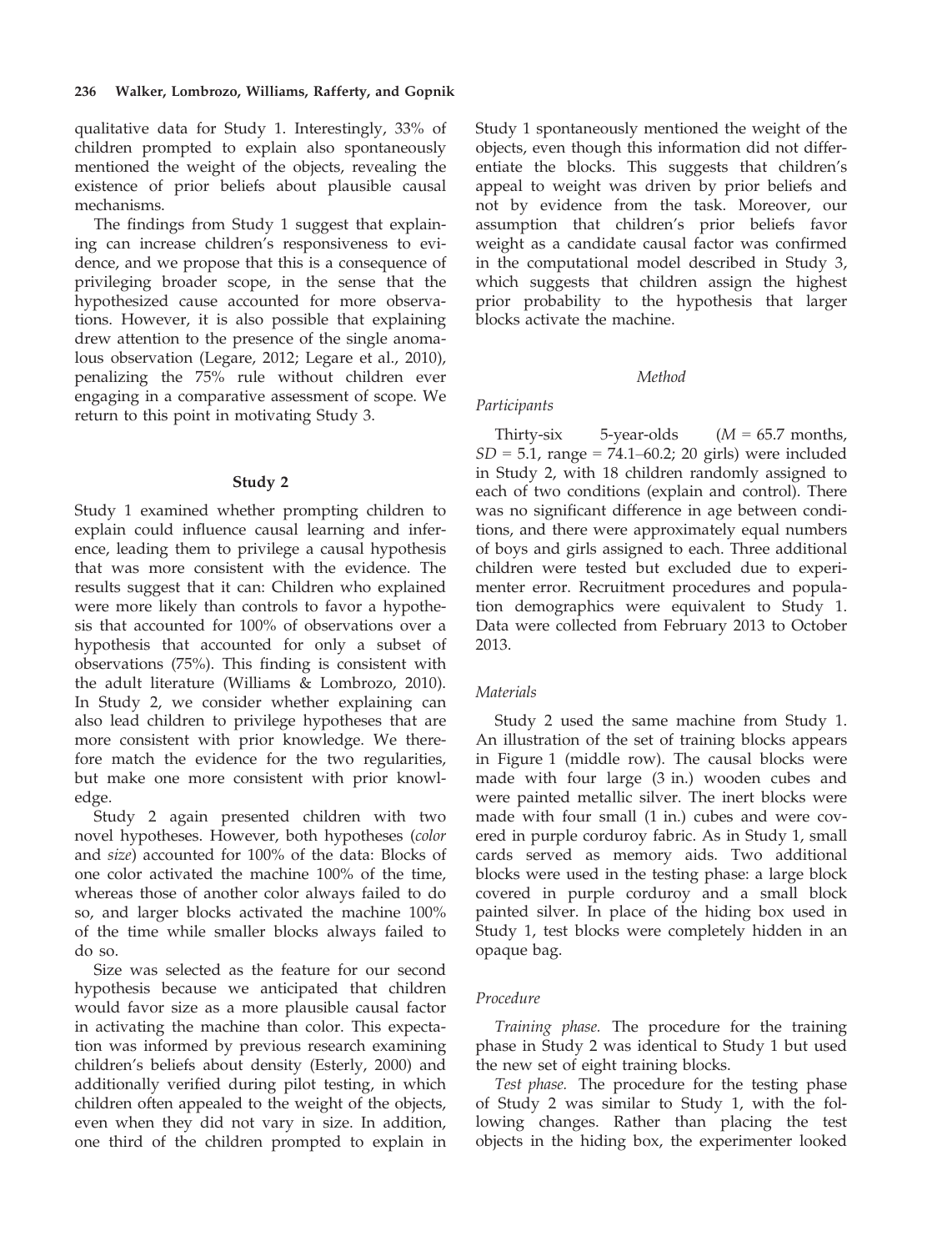inside an opaque bag and described one feature for each of two new blocks, saying, for example, "I see a silver one and I see a purple one. Which one will [will not] make my machine play music, the silver one or the purple one?" As in Study 1, the first four no conflict test items contrasted the causal and inert features for each hypothesis (i.e., big vs. small, silver vs. purple) and the two conflict test items pit the causal features of one hypothesis against the other. For the conflict items, children were shown two blocks with a novel combination of features, a big purple block versus a small silver block, and asked to select the one that would (would not) activate the machine. This selection forced children to choose between size and color.

Coding. Response coding for Study 2 was identical to Study 1. To facilitate comparison across studies, conflict items were always coded in the same way: the conflict items score was equivalent to the proportion of judgments consistent with the 100% color hypothesis.

Explanations were coded as belonging to one of four categories: (a) color/texture (e.g., "It made the machine play because it is silver/smooth/shiny/ sparkly"), (b) size/weight (e.g., "It made the machine play because it is big and heavy"), (c) insides/hidden properties (e.g., "It made the machine play because it has electricity inside of it"), and (d) other/uninformative (e.g., "I don't know," "Because it played music").

Seventy-eight percent of the videos were coded to assess reliability. Coders agreed on all but one child's response to test questions and 95% of explanations. Discrepancies were resolved by a third party.

#### Results and Discussion

# No Conflict Test Items

To test whether children learned the covariation between the features (color and size) and the machine's activation, we conducted a one-way ANOVA to assess accuracy for the four no conflict test items, with condition (explain vs. control) as the between-subjects variable. The analysis revealed no difference between conditions,  $F(1, 34) = .92$ ,  $p = .345$ . As in Study 1, children in both the explain condition ( $M = 3.32$  of 4  $SD = 0.68$ ) and the control condition ( $M = 3.56$  of 4,  $SD = 0.72$ ) were able to track the relationship between the machine's activation and the features corresponding to the two hypotheses, and to use this information when

generalizing,  $t(17) = 8.25$ ,  $p < .0001$  and  $t(17) = 9.37$ ,  $p < .0001$ , respectively.

# Conflict Test Items

To analyze children's performance on the two conflict test items, a one-way ANOVA was conducted with condition (explain vs. control) as the between-subjects variable (see Figure 2). There was a significant difference between conditions,  $F(1, 34) = 4.46$ ,  $p < .05$ ,  $\eta_{\rm p}^2 = .12$ , with children in the explain condition significantly less likely to the explain condition significantly less likely to choose the 100% color hypothesis  $(M = 0.72 \text{ of } 2)$ ,  $SD = 0.90$ ) than children in the control condition  $(M = 1.28$  of 2,  $SD = 0.90$ ). Instead, children who explained were more likely to choose the 100% size hypothesis. In other words, when the evidence was held constant (i.e., both hypotheses accounted for 100% of the data), children who explained were more likely than controls to privilege a hypothesis consistent with their prior knowledge (i.e., size).

These results provide further support for the proposal that explaining prompts children to favor hypotheses with broader scope. Not only does the search for explanations with broad scope direct children to favor a candidate cause that accounts for the greatest number of current observations (as shown in Study 1), it also leads them to favor a candidate cause that is more consistent with their prior observations, which are captured by their prior beliefs.

# Qualitative Analysis of Explanations

The majority of children's explanations appealed to size/weight (63% of all explanations), consistent with our expectations about children's prior beliefs. The 12 children who appealed to size/weight most often (i.e., as their modal response) were also more likely to privilege size in their responses to the conflict items  $(M = 1.42 \text{ of } 2, SD = 0.80)$  than the remaining six children  $(M = 1.0 \text{ of } 2, SD = 1.05)$ , who provided other explanation types as their modal responses. However, perhaps due to the small sample sizes, this difference was not statistically significant,  $p = .36$ .

## Study 3

In Study 1, when prior knowledge was matched across hypotheses, explaining prompted children to select the hypothesis that accounted for a greater proportion of the evidence (i.e., the 100% color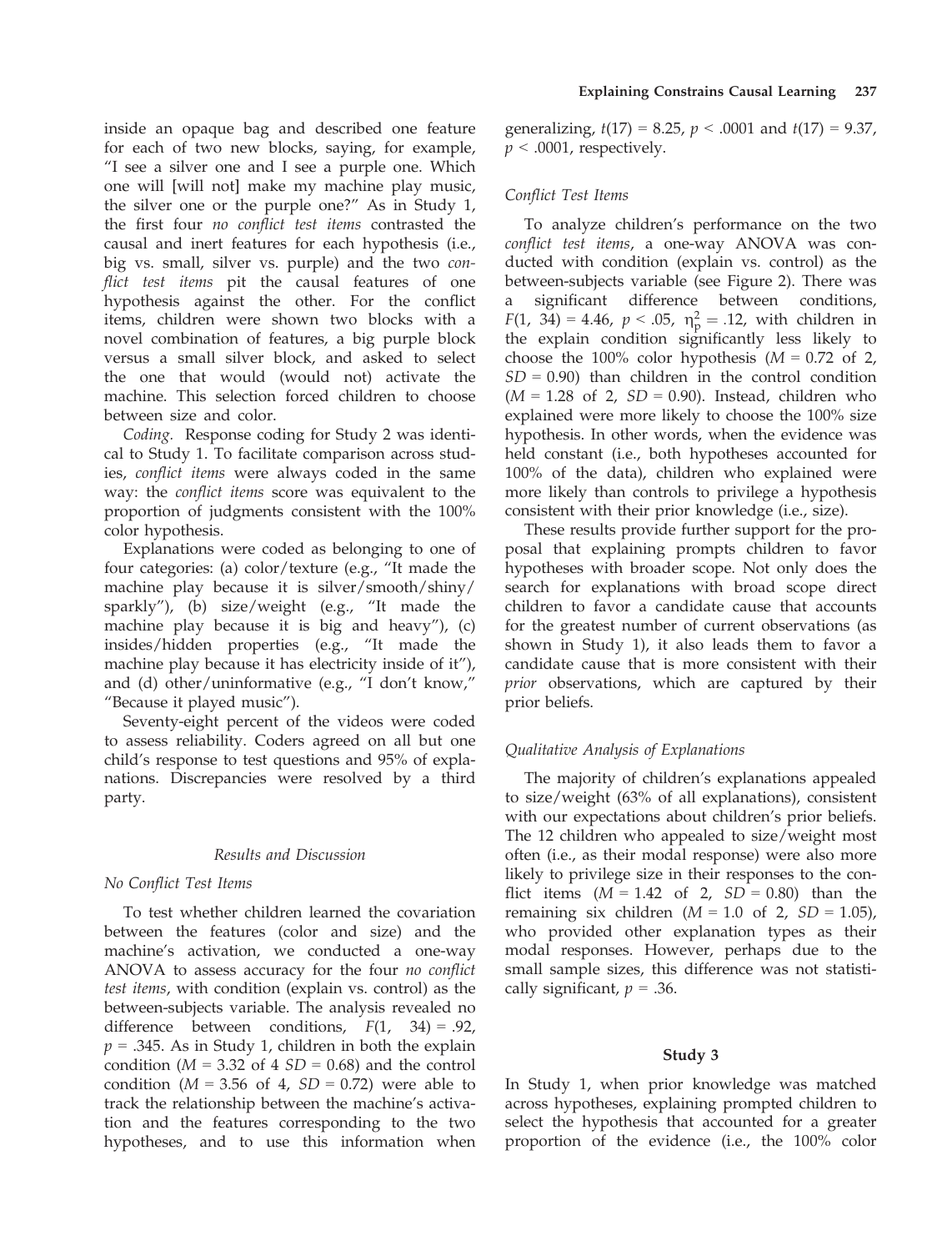hypothesis over the 75% color hypothesis). In Study 2, when the evidence was matched, explaining prompted children to select the hypothesis that was more consistent with their prior knowledge (i.e., the 100% size hypothesis over the 100% color hypothesis). Both findings are consistent with the idea that explaining prompts children to favor hypotheses with broader scope, whether scope is computed in terms of present observations (as in Study 1) or past observations as reflected in prior beliefs (as in Study 2). However, evidence and prior beliefs can come into conflict when the hypothesis that accounts for the most current evidence is not the one most consistent with prior beliefs. In Study 3, we investigate how prompting children to explain affects the balance between evidence and prior beliefs.

Study 3 had two additional aims: ruling out an alternative interpretation of Study 1 and providing data to compare against a Bayesian model. First, one criticism of the findings from Study 1 is that explaining could lead children to pay more attention to the presence of the single counterexample to the 75% rule and therefore to favor the 100% rule without evaluating scope as such. In Study 3, children were presented with two hypotheses: a 100% color hypothesis, which was consistent with a greater proportion of the evidence, and a 75% size hypothesis, which was more consistent with prior knowledge but involved a single counterexample, like the 75% color hypothesis from Study 1. If explaining simply draws attention to this counterexample, then children prompted to explain should favor the 100% color hypothesis over the 75% size hypothesis. In contrast, if explaining is related to scope—which is informed by both evidence and prior beliefs—then it is plausible that the single counterexample would not outweigh children's antecedent commitments, and explaining will result in judgments that favor the 75% size hypothesis over the 100% color hypothesis.

Second, Study 3 also allowed us to investigate the correspondence between children's judgments and the predictions of a Bayesian model. If explaining helps children approximate Bayesian inference, then we would expect children who explain to respond more like the model predictions than controls. In contrast, if explaining leads children to favor evidence or prior knowledge more than they "ought" to, we might expect controls to look more like the model predictions than those in the explain condition. By considering a case in which prior knowledge and evidence come into

conflict, we can more clearly differentiate these possibilities.

#### Method

# Participants

Thirty-six 5-year-olds  $(M = 64.4, SD = 3.8,$ range =  $60.1 - 71.7$ ; 20 girls) were included in Study 3, with 18 children randomly assigned to each condition (explain and control). There were no significant differences in age between the conditions, and there were approximately equal numbers of boys and girls in each. Four additional children were tested but excluded: two for failing to complete the study and two as a result of experimenter error. Recruitment procedures and population demographics were equivalent to Studies 1 and 2. Data were collected from June 2011 to November 2011.

#### Materials

Study 3 used the same machine from Studies 1 and 2. An illustration of the complete set of training blocks appears in Figure 1 (bottom row). The causal blocks were made with three large (3 in.) wooden cubes and one small (1 in.) cube. The inert blocks were made with three small (1 in.) cubes and one large (3 in.) cube. For the 100% color hypothesis, a half-inch band of colored electrical tape was affixed to each of the eight blocks. The four causal blocks had a blue band and the four inert blocks had a yellow band. As in Study 2, test blocks were hidden in an opaque bag and several small cards served as memory aids. One additional large block with a blue band was used for the testing phase.

#### Procedure

Training phase. The procedure for the training phase in Study 3 was identical to Studies 1 and 2 but used the new set of eight training blocks.

Test phase. The procedure for the testing phase of Study 3 was identical to Study 2.

Coding. Coding for Study 2 was identical to Studies 1 and 2. All explanations were coded as belonging to one of the same four categories identified in Study 2. Interrater reliability was very high; of the (75%) of videos coded, the two coders agreed on > 99% of the children's responses to the test questions and 92% of the explanation coding. The few minor discrepancies were resolved by a third party.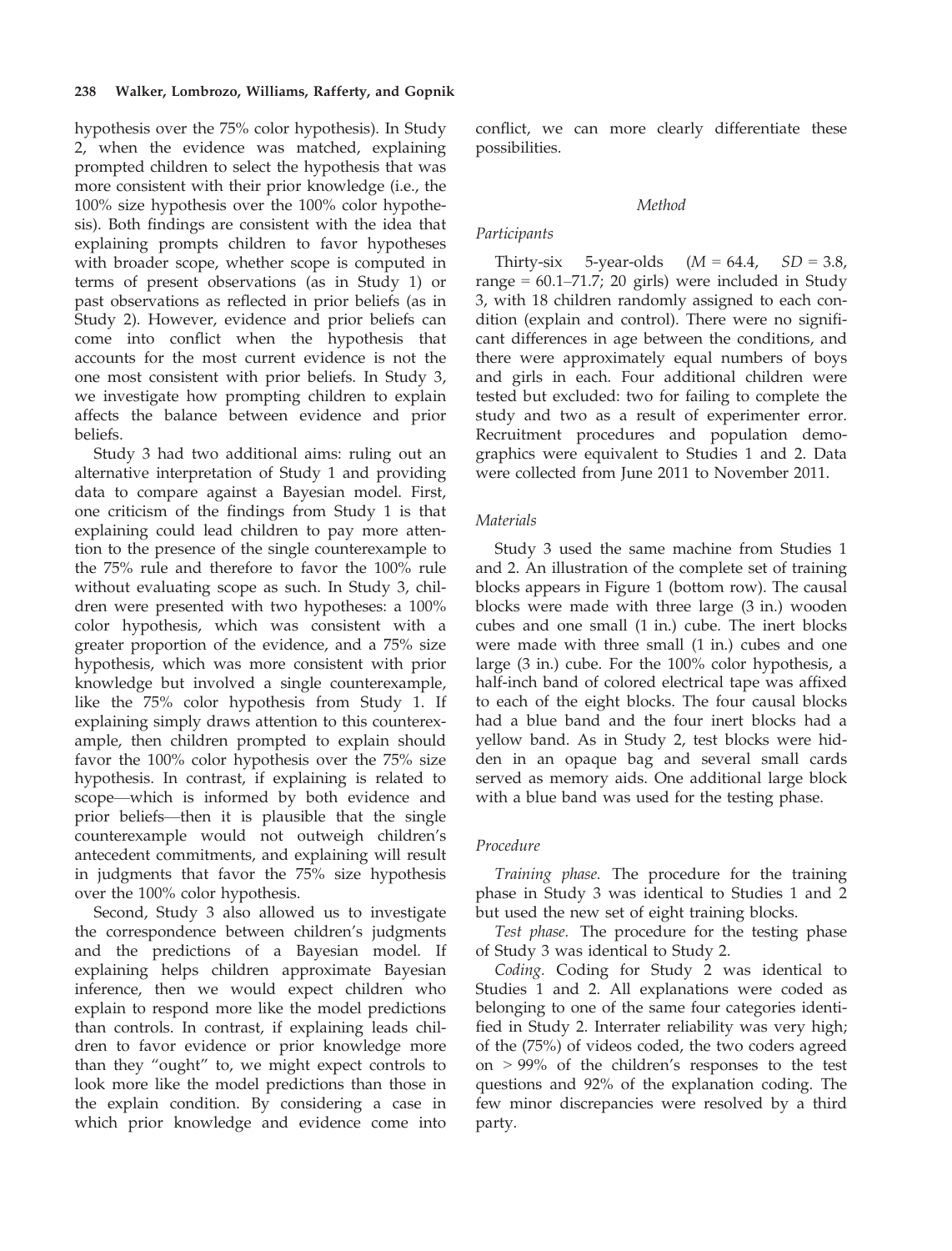

Figure 3. Proportion of explanations of each type (color, size, insides, other) provided for each of the eight training blocks by children in the explain condition in Study 3. Observed events are presented in order and indicated by E1–E8. The anomalous training blocks for both the causal and inert sets were presented in E5 and E6.

#### Results and Discussion

## No Conflict Test Items

To test whether children noted the covariation between features and the machine's activation, we conducted a repeated measures ANOVA on accuracy for the test items, using question type (100% and 75% no conflict test items) as the repeated measure and condition (explain vs. control) as the between-subjects variables. The analysis revealed no main effect of condition,  $F(1, 34) = 1.81$ ,  $p = .19$ , and no interaction between question type and condition,  $F(1, 34) = .05$ ,  $p = .82$ . As in the previous studies, children in both the explain condition  $(M = 3.28$  of 4,  $SD = 0.63$ ) and the control condition  $(M = 3.67$  of 4,  $SD = 0.34$ ) were able to track the relationships between the machine's activation and the features corresponding to each novel hypothesis and to use this information when generalizing to novel blocks with the same sets of features,  $t(17) = 4.30$ ,  $p < .001$  and  $t(17) = 10.31$ ,  $p < .0001$ , respectively.

## Conflict Test Items

To analyze performance on the conflict items, a one-way ANOVA was conducted with condition (explain vs. control) as the between-subjects variable (see Figure 2). There was a significant difference between conditions,  $F(1, 34) = 6.64$ ,  $p < .02$ ,  $\eta_{\rm p}^2 = .16$ , with children in the explain condition sig-<br>pificantly *less* likely to respond in line with the nificantly less likely to respond in line with the 100% color hypothesis  $(M = 1.22 \text{ of } 2, SD = 0.81)$ than controls ( $M = 1.78$  of 2,  $SD = 0.43$ ).

These results provide evidence against the possibility that explaining simply prompts children to note counterexamples in the data they observe. They also weigh against a potential alternative interpretation of Studies 1 and 2 in which explanation is leading to greater overall engagement with the task, where greater engagement predicts responses that are more consistent with the observations they were prompted to explain.

#### Qualitative Analysis of Explanations

Figure 3 illustrates the frequency of each type of explanation provided for training blocks 1–8. The majority of explanations for the first four consistent blocks (ranging from 39% to 67% of the total number of explanations) focused on size, consistent with our expectations about children's prior beliefs. Once children observed the anomalous events in blocks 5–6 (i.e., the small, blue causal block and the big, yellow inert block), 44% of all children changed their explanations to focus on the color of the blocks, consistent with the anomalous observations. As additional events consistent with prior knowledge were presented (events 7–8), the frequency of explanations that focused on size increased, while the frequency of explanations that focused on color decreased. These patterns are suggestive, but the sample sizes prevent a more systematic analysis. Interestingly, the minority of children  $(N = 4)$  who began with an explanation that focused on insides or hidden properties (e.g., batteries, magnets, electricity) maintained this explanation when confronted with the anomalous training blocks. Because inside parts are invisible, they provide a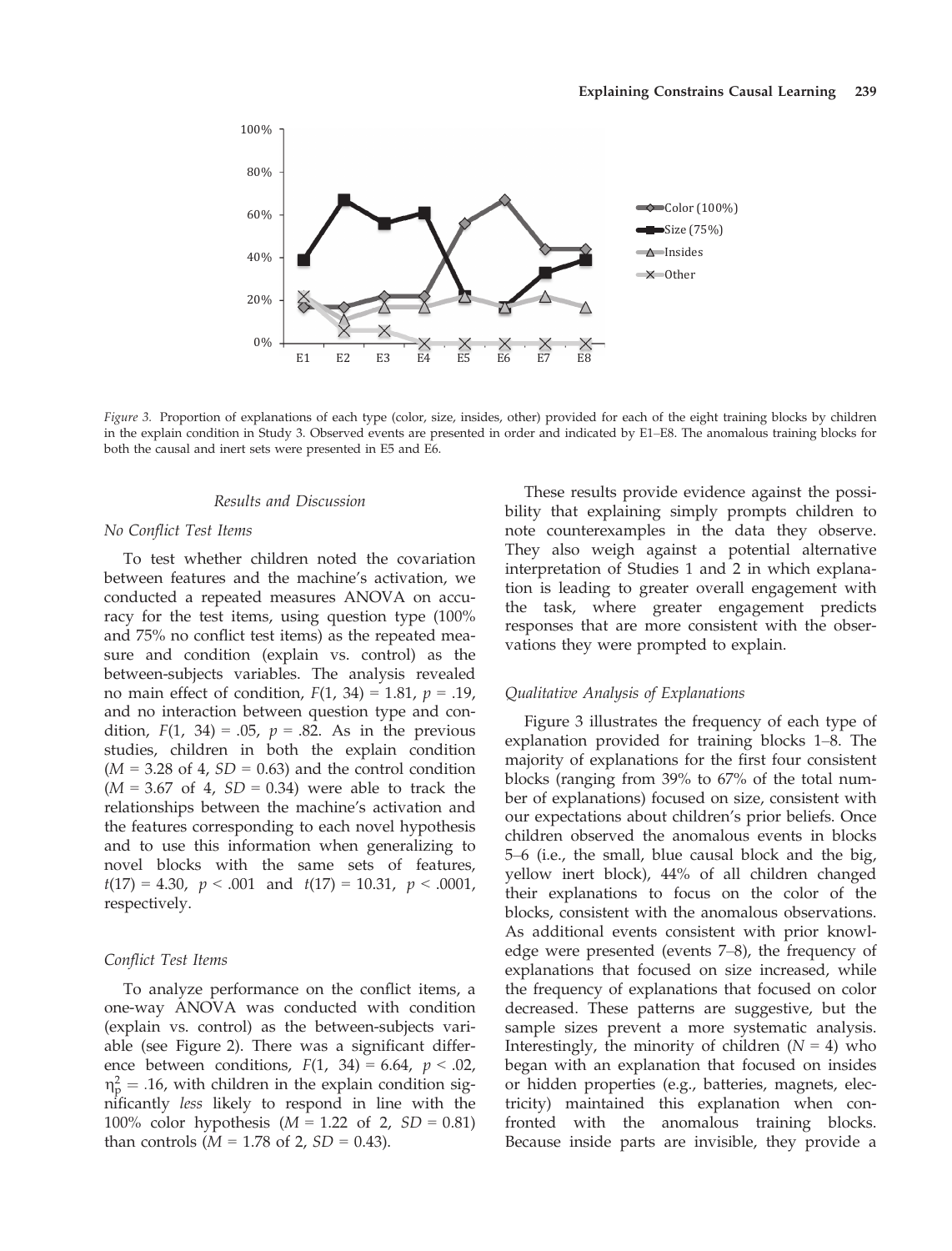plausible explanation for all outcomes regardless of the size of the blocks, so there was no need for belief revision.

These qualitative data provide evidence that children's explanations were not simply determined by prior knowledge but rather informed by both observations and prior knowledge, even when these were in conflict. As in previous work (Walker et al., 2014), receiving a prompt to explain impacted children's inferences, even when the explanations that were generated did not appeal to the relevant causal property. Although generating the relevant explanation seems to be the most direct path to forming a corresponding inference, the process of explaining could itself yield other cognitive effects, such as promoting comparison and abstraction, that could lead children to the relevant inference by more indirect means. We return to this phenomenon in the General Discussion.

In sum, our qualitative data support the proposal that prompts to explain increase children's reliance on scope as a basis for inference and further suggest that effects of explanation are not restricted to children who happen upon the "correct" explanation for the task.

# Comparing Children's Performance to a Bayesian Model

The findings reported above are consistent with more than one interpretation. One possibility is that explaining led children to integrate prior beliefs with novel evidence in a way that more closely approximated Bayesian inference. A second possibility is that explaining made children less likely to accurately approximate Bayesian inference, instead leading them to privilege prior beliefs more than they "should" have according to Bayes' rule.

Bayesian inference provides a formal account of how a learner should update her prior belief in some hypothesis, h, in light of new evidence, d (e.g., Gopnik et al., 2004; Griffiths et al., 2011). Specifically, the learner evaluates the posterior probability of the hypothesis,  $p(h|d)$ , by applying Bayes' rule:  $p(h|d)$  $d$ ) =  $p(h) \times p(d|h)/p(d)$ , where  $p(d|h)$  is the "likelihood" of the data given the hypothesis, and  $p(d)$  is the probability of the data under all hypotheses in question,  $h$ , and alternatives,  $\neg h$ . With Bayesian inference as a normative standard against which to assess children's performance in Study 3, we can ask whether children who explained responded in line with the Bayesian posterior *more* often or *less* often than those in the control condition.

We present the details of our model in the Supporting Information. Briefly, we first conducted a behavioral study in which an additional eighteen 5-year-olds observed the same data as participants in Study 3 but generated a prediction about whether each block would activate the machine before seeing it placed on top. We assumed that children assigned some prior probability  $p$  to the hypothesis that large blocks activate the machine, with the remaining probability divided equally between the hypotheses that small, blue, or yellow blocks activate the machine. We additionally assumed that the system was somewhat noisy, with a probability e that an observation would depart from the actual rule (e.g., that a small block would activate the machine even though the correct hypothesis was that large blocks activate the machine).

The maximum likelihood estimates for these parameters, given the eight distinct prediction judgments from children during the task, corresponded to a prior probability that large blocks activate the machine of 51% and a "noise" parameter of 6%. When these numbers were updated by an ideal Bayesian learner in light of the actual observations from Study 3, the result was a posterior probability of 98.7% favoring the 100% color hypothesis, not the 75% size hypothesis. This number is much closer to the judgments observed for children in the control condition (83% favoring the 100% color hypothesis) than those in the explain condition (64% favoring the 100% color hypothesis), suggesting that the prompt to explain made children respond less normatively, overweighting their prior beliefs relative to the strength of the evidence.

#### General Discussion

In three studies, prompting children to explain influenced the hypothesis they privileged when generalizing a causal relationship with novel cases. In Study 1, one hypothesis accounted for a greater number of observations. In this case, children who explained were more likely than controls to generalize according to the hypothesis that accounted for more of their observations. In Study 2, both hypotheses accounted for all observations, but one was more consistent with children's prior beliefs. In this case, children who explained favored the hypothesis that was consistent with their prior beliefs more often than those in the control condition. Finally, in Study 3, a candidate cause that accounted for all observations was pitted against an alternative that accounted for fewer observations but was consistent with prior knowledge. When presented with this conflict between current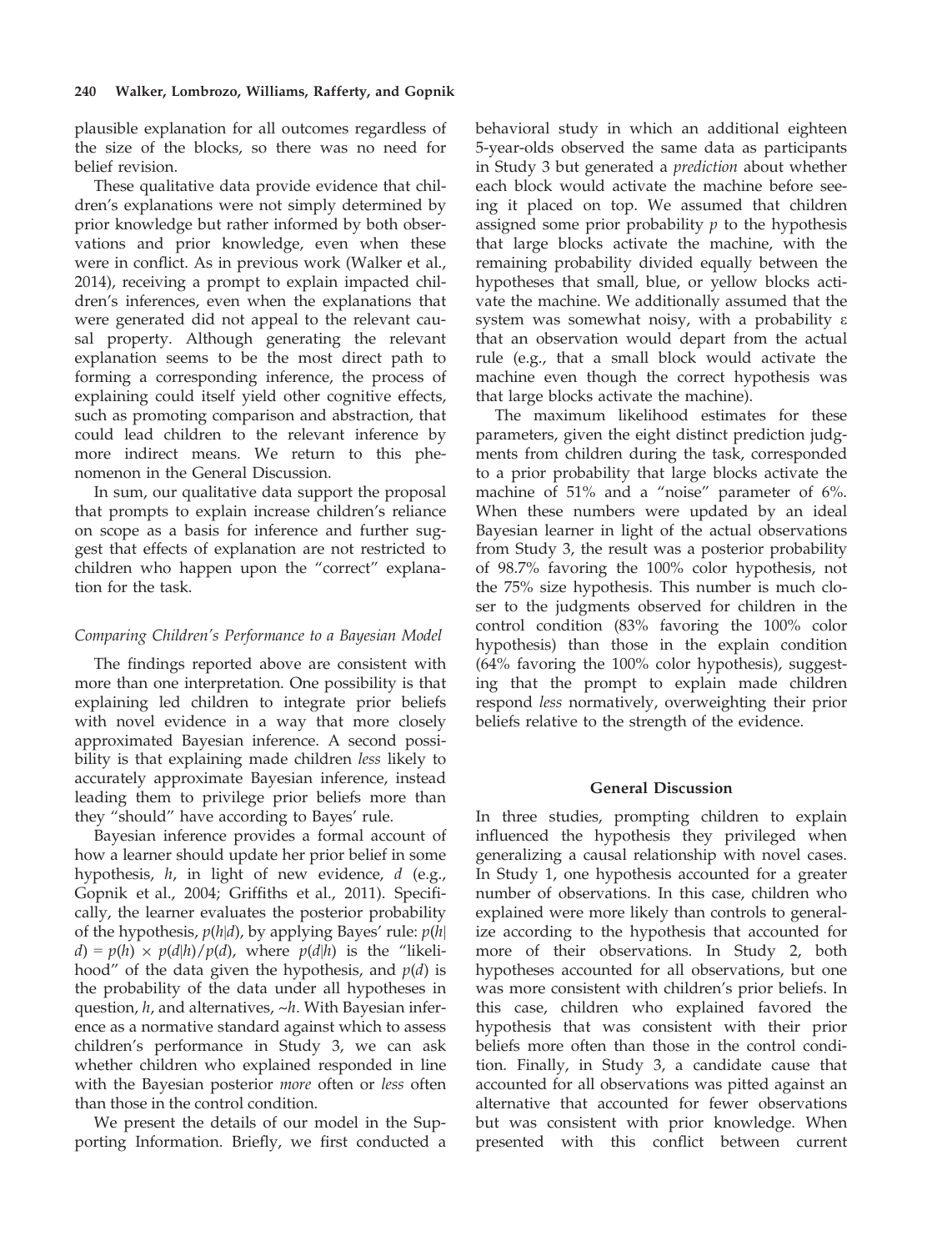evidence and prior commitments, children who explained were less likely than controls to favor the hypothesis that accounted for more of the observed events, instead making judgments consistent with prior beliefs more often than children in the control condition. The results of Study 3 provide evidence against the possibility that explaining simply increases overall attention to the task, responsiveness to the evidence alone, or sensitivity to the presence of a counterexample. The modeling results from Study 3 (see the Supporting Information) additionally suggest that explaining did not make children "more Bayesian."

Taken together, these studies shed light on the mechanisms by which explanation informs and constrains causal learning in early childhood and help explain the conflicting results of earlier studies. In particular, explanation leads children to consider hypotheses that capture the explanatory virtue of broad scope, which results in (at least) two distinct effects on learning: Explanation can make learners more sensitive to evidence (Study 1) or more likely to rely on prior beliefs (Study 2). Depending on which effect dominates, explanation can lead to either an increase (e.g., Brown & Kane, 1988; Rittle-Johnson, 2006; Siegler, 1995) or a decrease (Bonawitz et al., 2012; Chi et al., 1994; Chinn & Brewer, 1993; Lombrozo, 2006) in belief revision, relative to children who do not explain.

Second, our findings can help us understand how the balance between evidence and prior beliefs is negotiated when the two conflict. In Study 3, we found that children who explained privileged consistency with prior knowledge over consistency with the data. Presumably, children favored the size hypothesis initially because it fit with a general principle that larger (or heavier) objects have a stronger causal impact than smaller ones, a principle that applies to many folk physical cases, particularly those involving contact between objects (in cartoons, it is an anvil that flattens roadrunner not a thumbtack). Children may have maintained the size hypothesis in the face of exceptions or reverted to it when observations were once again consistent with this idea, not only because of its broad scope but also because it offered other explanatory virtues, including a sense for the causal mechanism (Lipton, 2000). Study 3, then, may have pit one explanatory virtue (scope) against several (scope plus a sense of mechanism), with the result that explaining tipped the balance toward prior beliefs over evidence.

Although many questions about the role of explanation in early learning remain open, our

findings do provide evidence against several possibilities. First, given the results of Study 1, it cannot be that the effects of explanation are restricted to accommodating new observations in the context of prior knowledge, as children who explained were also more likely to generalize even when prior beliefs were held constant. Second, Studies 2 and 3 rule out the possibility that explaining always leads children to greater responsiveness to the evidence or to notice and respond to counterexamples. Third, given the results of Study 3, we can also rule out the possibility that explanation leads to a uniform boost in attention to the observations being explained (see also, Walker et al., 2014), as that would predict judgments more consistent with the evidence. Finally, one interesting question introduced in the discussion of Study 3 is whether explanation causes children to become more or less optimally Bayesian. Our model and analysis found that children who were prompted to explain were less likely to conform to the model predictions than children in the control condition. That is, children prompted to explain seemed to maintain prior beliefs more strongly than they should have, given their priors and the evidence observed.

Although explaining may not increase fidelity to Bayesian conditionalization, it may nonetheless be possible to provide a formal account of explanation's effects in Bayesian terms. In the spirit of the quote from Peter Lipton in the introduction, "explanatory considerations" could influence how Bayesian inference is approximated, if not always leading to greater accuracy. In particular, recent work has explored the idea that, at an algorithmic level, both children and adults approximate ideal Bayesian inference by "sampling" procedures. In these procedures, learners generate a few hypotheses to test at a time, adjusting the probabilities of those hypotheses as they acquire more data (Bonawitz et al. 2014a, 2014b). Explaining could influence how this sampling process occurs, especially at the stage of hypothesis generation (e.g., Bonawitz & Griffiths, 2010; Ullman, Goodman, & Tenenbaum, 2012). For example, Bonawitz and Griffiths (2010) designed a causal learning experiment in which half of the participants were primed with the correct causal rule, and the other half were given a neutral prime. Priming participants changed the probability with which they *generated* those hypotheses when asked to describe the rule that best captured the evidence but did not influence their evaluation of hypotheses that were subsequently provided.

Another possibility is that children who explain are in fact responding more normatively but that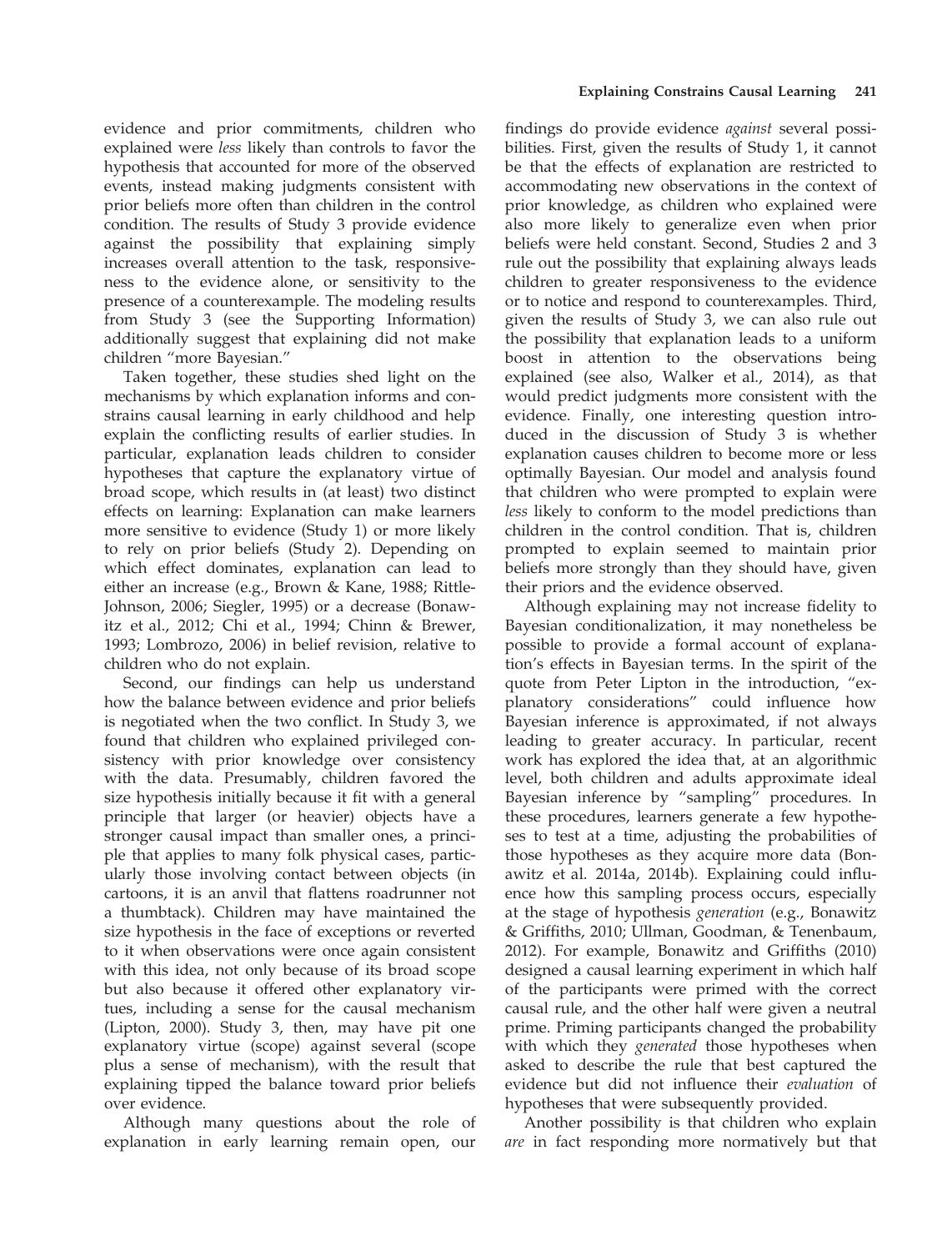Bayesian inference is not the right standard against which to assess their performance. For instance, Douven and Schupbach (2015) suggest that Bayesian inference may be used when the goal is to minimize expected inaccuracy in the long run but that probabilistic versions of "inference to the best explanation"—which use explanatory considerations as a guide to inference, as we have suggested —could be appropriate when the goal is to get things "mostly right" in the short term. Another possibility is that explaining involves considerations of utility. Errors of overgeneralization may be preferable to errors of undergeneralization (Williams, Lombrozo, & Rehder, 2013), for instance. Finally, it is worth noting that a more complex model than the one we report could reveal a different picture. We hope that our initial steps toward a formal analysis of children's explanation-based reasoning prompts further study.

# Additional Questions for Future Research

The interpretation outlined thus far has focused primarily on the impact of explanation on the formation of children's causal beliefs. However, it is also worthwhile to consider the performance of children who were not prompted to explain. In particular, why did the children in the control condition in Study 2 not spontaneously consult their prior knowledge? Williams and Lombrozo (2013) report similar findings in adults: Learners who explained were more likely to be influenced by labels that cued prior knowledge. Williams and Lombrozo suggest that explanation can guide learners to consult prior knowledge that would otherwise remain inert or underutilized. These results can also be interpreted consistent with Rozenblit and Keil's (2002) "illusion of explanatory depth," or the bias to overestimate one's own explanatory understanding of causal mechanisms (e.g., how a bicycle works), which has also been found in young children (Mills & Keil, 2004). If children erroneously believe that they already possess an adequate explanation, they may not feel it necessary to explain presented observations and therefore fail to capitalize on the resources that are recruited by explaining.

Another possibility, of course, is that explaining may not always be beneficial. In fact, Study 3 suggests that under some conditions, explaining may result in causal inferences that are less normative. Relatedly, other research has suggested that explanation can have associated costs: Children prompted to explain why blocks activate a machine

are less likely to remember superficial properties of each block than are those in a control condition (Walker et al., 2014), and children prompted to explain how a gear toy works are less likely than controls to remember the colors of particular gears (Legare & Lombrozo, 2014). With adults, Williams et al. (2013) report cases in which prompting adults to explain can impair learning by leading to errors of overgeneralization. Finally, it is also possible that explanation may lead to verbal overshadowing (Schooler & Engstler-Schooler, 1990), in that generating an explanation could interfere with nonverbal processing, such as perceptual memory. Although we think that this phenomenon is unlikely to account for the present findings, as children's inferences did not depend on accurate visual memory (i.e., children were provided with memory aids), verbal overshadowing could play an important role in explanation's effects more generally.

There are also interesting open questions regarding the role of anomalous data in the current experiments. In particular, we used a fixed pattern of data, in which children were introduced to the anomalous observations midway (in Trials 5 and 6). This method of presentation was chosen to avoid order effects found in causal learning tasks (e.g., Abbott & Griffiths, 2011). However, it is possible that the placement of anomalous data may have influenced responses. Previous research has found that the order of explanations has an effect on learning (Ihme & Wittwer, 2015): Adults tend to prefer the first explanation provided. It is therefore reasonable to assume that the order of presentation—and in particular the relative placement of anomalies—could influence children's causal learning as well.

Open questions also remain regarding the development of explanation as a mechanism for learning over time. Although the reported results demonstrate the presence of an early effect of explanation, we are unable to make claims regarding the developmental progression of these particular effects before 5 years of age. There do appear to be developments in children's ability to engage in diagnostic inference in the face of uncertainty in the preschool period (Fernbach, Macris, & Sobel, 2012). However, previous research indicates uniform effects of explanation between 3 and 5 years (Walker et al., 2014). Our findings are also broadly consistent with previous research on the effect of explanation on adult category learning (Williams & Lombrozo, 2010, 2013)—A potentially surprising correspondence given children's comparatively impoverished language skills, immature metacognitive abilities, and lower levels of prior knowledge.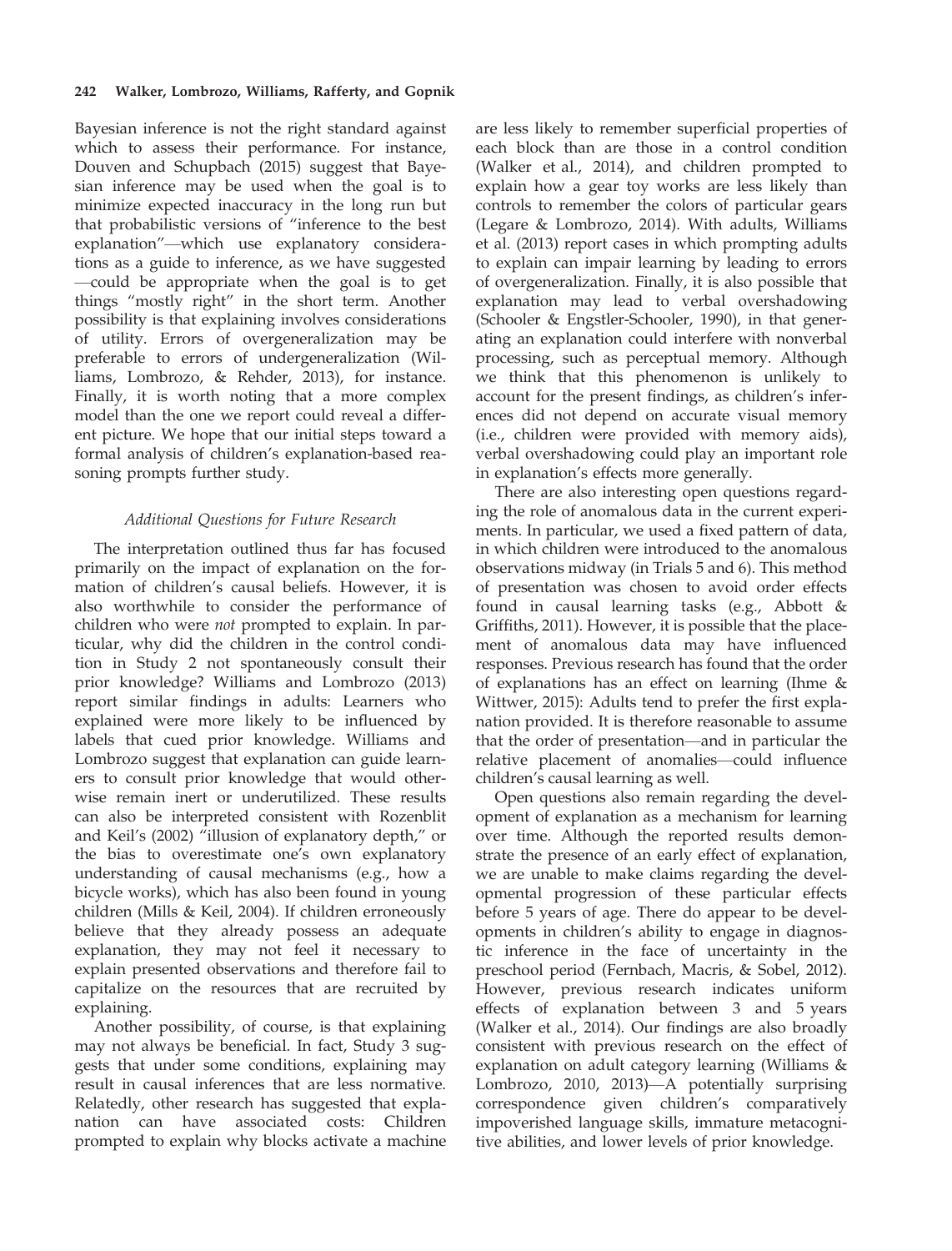Future research should also explicitly consider how these findings relate to previous proposals regarding the role of explanation for learning. Much of the evidence for the benefits of explanation comes from research on the "self-explanation effect," the finding from educational psychology that prompting students to explain can improve learning (e.g., Fonseca & Chi, 2010). Researchers have proposed a variety of plausible mechanisms that could underlie the effect. For example, Siegler (2002) suggests (among other things) that one consequence of explaining is a general increase in engagement, and several researchers have suggested that explanations invoke prior beliefs (e.g., Ahn, Brewer, & Mooney, 1992; Chi et al., 1994; Lombrozo, 2006). Additional proposals include the ideas that explaining improves metacognitive monitoring, encourages learners to draw novel inferences, and helps form effective procedures (e.g., Chi, Bassok, Lewis, Reimann, & Glaser, 1989; Fonseca & Chi, 2010; Johnson-Laird, Girotto, & Legrenzi, 2004; Siegler, 2002).

The current work builds upon these accounts by demonstrating how explaining can moderate the relative contributions of prior beliefs and novel observations. Considering these mechanisms in conjunction can also help explain why we observe reliable effects of explaining even when the content of children's explanations do not always map onto their judgments. For example, although it is clear why producing an explanation that refers to a block's size would lead children to generalize according to size, it is much less clear why producing an explanation that appeals to a block's color would lead to this same generalization. Previous research by Chi and colleagues (1994) suggest that incorrect explanations can make a (potentially implicit) belief explicit, thereby highlighting conflicts between the content of the explanation and the evidence. By noting the mismatch between an explanation and the data, children may be in a better position to reject an incorrect hypothesis and seek better alternatives.

Consistent with this idea, Wilkenfeld and Lombrozo (2015) propose that the process of explaining can have epistemic value, regardless of whether it results in a correct explanation—an idea that they dub "explaining for the best inference," in contrast to the more typical "inference to the best explanation." In addition to the potential metacognitive benefits noted above, the process of explaining could encourage typically beneficial cognitive processes, such as comparison and abstraction (e.g., Edwards, Williams, Lombrozo, & Gentner, under

review; Williams & Lombrozo, 2010). For example, in a study by Walker et al. (2014), children prompted to explain in a causal learning task exhibited more mature patterns of inference—privileging inductively rich, but hidden features over perceptually salient ones—even when the content of their explanations focused on perceptual features.

# Conclusion

In three experiments, we provide evidence for the role of explaining in guiding causal learning in early childhood. Our findings support the idea that generating explanations prompts young learners to favor hypotheses with broad scope, where assessments of scope are informed both by current evidence and by prior beliefs. Although the current findings contribute to our understanding of the role of explanation for learning, in particular, they also shed light on the nature of learning in general. When learning by explaining, the learner gains "new" knowledge by engaging with information that she already has. This phenomenon of "learning by thinking" (Lombrozo & Walker, in prep) challenges a simple data-driven view of knowledge acquisition, in which learning is simply a function of observations and testimony. Instead, these findings provide evidence for a more complex picture, one in which processes such as explaining to oneself—which does not involve new data—influence how the data and currently held theories inform judgments. Understanding how engaging in explanation influences early learning therefore contributes to a more complete understanding of how knowledge is acquired and revised.

# References

- Abbott, J. T., & Griffiths, T. L. (2011). Exploring the influence of particle filter parameters on order effects in causal learning. In L. A. Carlson, C. Hölscher, & T. F. Shipley (Ed.), Proceedings of the 33rd annual conference of the Cognitive Science Society (pp. 2950–2956). Austin, TX: Cognitive Science Society.
- Ahn, W. K., Brewer, W. F., & Mooney, R. J. (1992). Schema acquisition from a single example. Journal of Experimental Psychology: Learning, Memory, & Cognition, 18, 391–412. doi:[10.1037/0278-7393.18.2.391](http://dx.doi.org/10.1037/0278-7393.18.2.391)
- Bonawitz, E. B., Denison, S., Gopnik, A., & Griffiths, T. (2014). Win-Stay, Lose-Sample: A simple sequential algorithm for approximating Bayesian inference. Cognitive psychology, 74, 35–65. doi:10.1016/j.cogpsych. 2014.06.003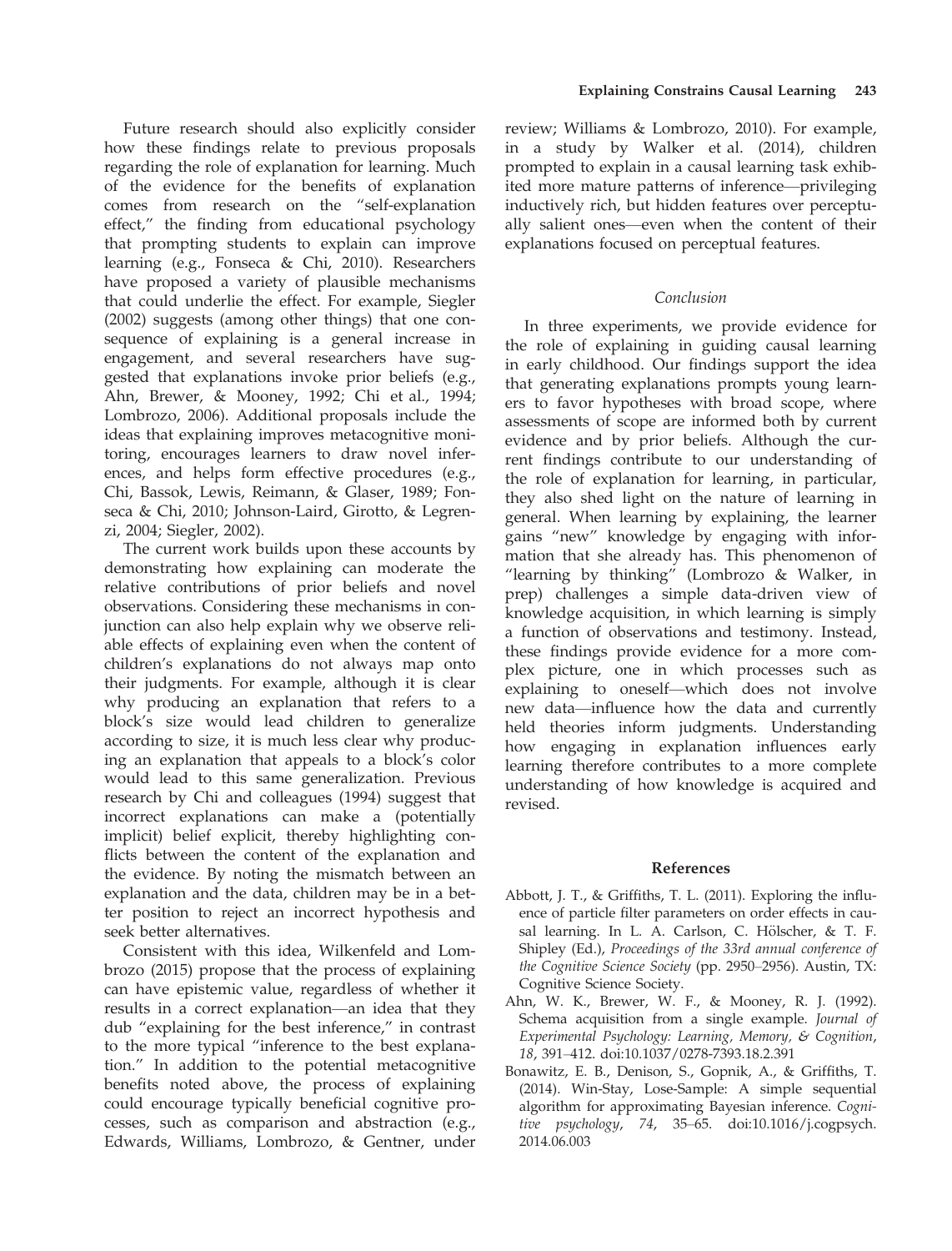- Bonawitz, E., Denison, S., Griffiths, T. L., & Gopnik, A. (2014). Probabilistic models, learning algorithms, and response variability: sampling in cognitive development. Trends in cognitive sciences, 18(10), 497–500. doi:10.1016/j.tics.2014.06.006
- Bonawitz, E. B., & Griffiths, T. (2010). Deconfounding hypothesis generation and evaluation in Bayesian models. In N. Miyake, D. Peebles, & R. P. Cooper (Ed.), Proceedings of the 32nd annual conference of the Cognitive Science Society (pp. 2260–2265). Austin, TX: Cognitive Science Society.
- Bonawitz, E. B., & Lombrozo, T. (2012). Occam's rattle: Children's use of simplicity and probability to constrain inference. Developmental Psychology, 48, 1156–1164. doi:[10.1037/a0026471](http://dx.doi.org/10.1037/a0026471)
- Bonawitz, E. B., van Schijndel, T. J. P., Friel, D., & Schulz, L. (2012). Children balance theories and evidence in exploration, explanation, and learning. Cognitive Psychology, 64, 215–234. doi[:10.1016/j.cogpsych.2011.](http://dx.doi.org/10.1016/j.cogpsych.2011.12.002) [12.002](http://dx.doi.org/10.1016/j.cogpsych.2011.12.002)
- Brown, A. L., & Kane, M. J. (1988). Preschool children can learn to transfer: Learning to learn and learning from example. Cognitive Psychology, 20, 493–523. doi:[10.1016/0010-0285\(88\)90014-X](http://dx.doi.org/10.1016/0010-0285(88)90014-X)
- Carey, S. (1985). Conceptual change in childhood. Cambridge, MA: MIT Press/Bradford Books.
- Chapman, L. J., & Chapman, J. P. (1967). Genesis of popular but erroneous psycho-diagnostic observations. Journal of Abnormal Psychology, 72, 193–204. doi:[10.1037/h0024670](http://dx.doi.org/10.1037/h0024670)
- Chi, M. T. H., Bassok, M., Lewis, M., Reimann, P., & Glaser, R. (1989). Self-explanations: How students study and use examples in learning to solve problems. Cognitive Science, 13, 145–182. doi[:10.1207/s15516709](http://dx.doi.org/10.1207/s15516709cog1302_1) [cog1302\\_1](http://dx.doi.org/10.1207/s15516709cog1302_1)
- Chi, M. T. H., de Leeuw, N., Chiu, M. H., & LaVancher, C. (1994). Eliciting self-explanations improves understanding. Cognitive Science, 18, 439–477. doi:[10.1207/](http://dx.doi.org/10.1207/s15516709cog1803_3) [s15516709cog1803\\_3](http://dx.doi.org/10.1207/s15516709cog1803_3)
- Chinn, C. A., & Brewer, W. F. (1993). The role of anomalous data in knowledge acquisition: A theoretical framework and implications for science instruction. Review of Educational Research, 63, 1–49. doi:[10.3102/](http://dx.doi.org/10.3102/00346543063001001) [00346543063001001](http://dx.doi.org/10.3102/00346543063001001)
- Douven, I., & Schupbach, J. N. (2015). Probabilistic alternatives to Bayesianism: The case of explanationism. Frontiers in Psychology, 6, 459. doi:[10.3389/fpsyg.](http://dx.doi.org/10.3389/fpsyg.2015.00459) [2015.00459](http://dx.doi.org/10.3389/fpsyg.2015.00459)
- Edwards, B. J., Williams, J. J., Lombrozo, T., & Gentner, D. (under review). Explanation recruits comparison: Insights from a category-learning task.
- Esterly, J. B. (2000). "Its size is really wood": The development of buoyancy and material kind understanding in children between three and seven years of age. Dissertation Abstracts International: Section B: The Sciences and Engineering, 61, 3878.
- Fernbach, P., Macris, D. M., & Sobel, D. M. (2012). Which one made it go?: The emergence of diagnostic

reasoning in preschoolers. Cognitive Development, 27, 39–53. doi[:10.1016/j.cogdev.2011.10.002](http://dx.doi.org/doi:10.1016/j.cogdev.2011.10.002)

- Fonseca, B., & Chi, M. T. H. (2010). The self-explanation effect: A constructive learning activity. In R. Mayer & P. Alexander (Eds.), Handbook of research on learning and instruction (pp. 296–321). New York, NY: Routledge Press. doi[:10.4324/9780203839089](http://dx.doi.org/10.4324/9780203839089)
- Frazier, B. N., Gelman, S. A., & Wellman, H. M. (2009). Preschoolers' search for explanatory information within adult-child conversation. Child Development, 80, 1592– 1611. doi:[10.1111/j.1467-8624.2009.01356.x](http://dx.doi.org/10.1111/j.1467-8624.2009.01356.x)
- Gelman, S. A., & Wellman, H. M. (1991). Insides and essence: Early understandings of the non-obvious. Cognition, 38, 213–244. doi[:10.1016/0010-0277\(91\)90007-Q](http://dx.doi.org/10.1016/0010-0277(91)90007-Q)
- Gopnik, A. (2000). Explanation as orgasm and the drive for causal knowledge: The function, evolution, and phenomenology of the theory formation system. In F. Keil & R. Wilson (Eds.), Explanation and cognition (pp. 299–323). Cambridge, MA: MIT Press.
- Gopnik, A., Glymour, C., Sobel, D., Schulz, L., Kushnir, T., & Danks, D. (2004). A theory of causal learning in children: Causal maps and Bayes nets. Psychological Review, 111, 1–31. doi:[10.1037/0033-295X.111.1.3](http://dx.doi.org/10.1037/0033-295X.111.1.3)
- Gopnik, A., & Meltzoff, A. N. (1997). Words, thoughts and theories. Cambridge, MA: MIT Press. doi[:10.5860/](http://dx.doi.org/10.5860/CHOICE.34-6547) [CHOICE.34-6547](http://dx.doi.org/10.5860/CHOICE.34-6547)
- Gopnik, A., & Sobel, D. (2000). Detecting blickets: How young children use information about novel causal powers in categorization and induction. Child Development, 71, 1205–1222. doi:[10.1111/1467-8624.00224](http://dx.doi.org/10.1111/1467-8624.00224)
- Griffiths, T. L., Kemp, C., & Tenenbaum, J. B. (2008). Bayesian models of cognition. In R. Sun (Ed.), Cambridge handbook of computational psychology (pp. 59–100). New York, NY: Cambridge University Press. doi[:10.1017/CBO9780511816772.006](http://dx.doi.org/10.1017/CBO9780511816772.006)
- Griffiths, T. L., Sobel, D., Tenenbaum, J. B., & Gopnik, A. (2011). Bayes and blickets: Effects of knowledge on causal induction in children and adults. Cognitive Science, 35, 1407–1455. doi[:10.1111/j.1551-6709.2011.01203.x](http://dx.doi.org/10.1111/j.1551-6709.2011.01203.x)
- Hickling, A. K., & Wellman, H. M. (2001). The emergence of children's causal explanations and theories: Evidence from everyday conversation. Developmental Psychology, 37, 668–683. doi[:10.1037/0012-1649.37.5.668](http://dx.doi.org/10.1037/0012-1649.37.5.668)
- Ihme, N., & Wittwer, J. (2015). The role of consistency, order, and structure in evaluating and comprehending competing scientific explanations. Instructional Science, 43(4), 507–526. doi:[10.1007/s11251-015-9349-6](http://dx.doi.org/10.1007/s11251-015-9349-6)
- Inagaki, K., & Hatano, G. (1993). Young children's understanding of the mind–body distinction. Child Development, 64, 1534–1549. doi:[10.2307/1131551](http://dx.doi.org/10.2307/1131551)
- Johnson-Laird, P. N., Girotto, V., & Legrenzi, P. (2004). Reasoning from inconsistency to consistency. Psychological Review, 111, 640–661. doi[:10.1037/0033-295X.111.3.640](http://dx.doi.org/10.1037/0033-295X.111.3.640)
- Kahneman, D., & Tversky, A. (1973). On the psychology of prediction. Psychological Review, 80, 237–251. doi[:10.1037/h0034747](http://dx.doi.org/10.1037/h0034747)
- Keil, F. (1995). The growth of causal understandings of natural kinds. In D. Sperber, D. Premack, & A. J.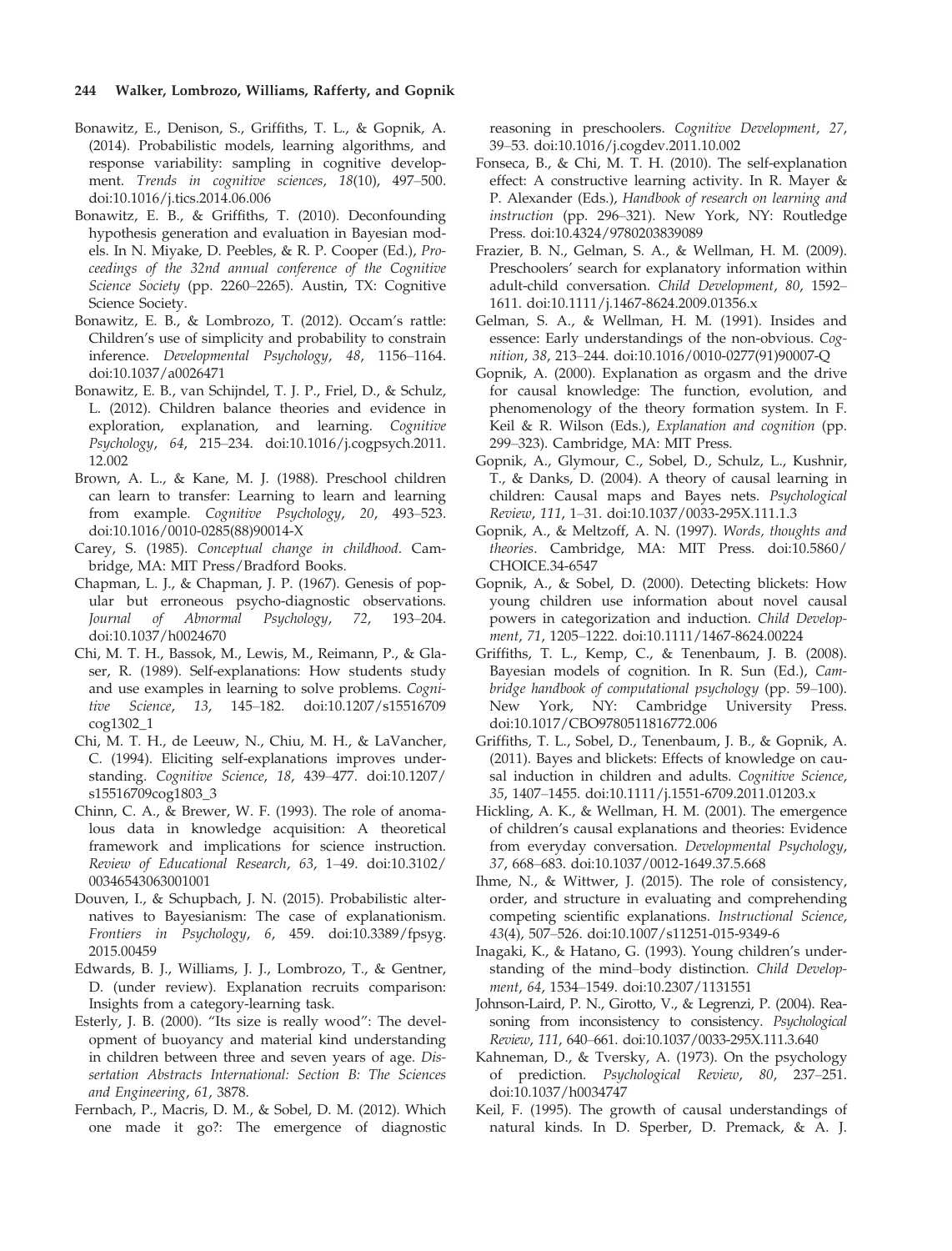#### Explaining Constrains Causal Learning 245

Premack (Eds.), Causal cognition: A multi-disciplinary debate (pp. 234–262). Oxford: Clarendon Press. doi[:10.1093/acprof:oso/9780198524021.003.0009](http://dx.doi.org/10.1093/acprof:oso/9780198524021.003.0009)

- Keil, F. (2006). Explanation and understanding. Annual Review of Psychology, 57, 227–254. doi:[10.1146/an](http://dx.doi.org/10.1146/annurev.psych.57.102904.190100)[nurev.psych.57.102904.190100](http://dx.doi.org/10.1146/annurev.psych.57.102904.190100)
- Kelemen, D. (1999). Functions, goals, and intentions: Children's teleological reasoning about objects. Trends in Cognitive Sciences, 12, 461–468. doi:[10.1016/S1364-6613](http://dx.doi.org/10.1016/S1364-6613(99)01402-3) [\(99\)01402-3](http://dx.doi.org/10.1016/S1364-6613(99)01402-3)
- Khemlani, S., Sussman, A., & Oppenheimer, D. (2011). Harry Potter and the sorcerer's scope: Latent scope biases in explanatory reasoning. Memory & Cognition, 39, 527–535. doi:[10.3758/s13421-010-0028-1](http://dx.doi.org/10.3758/s13421-010-0028-1)
- Kuhn, D., & Katz, J. (2009). Are self-explanations always beneficial? Journal of Experimental Child Psychology, 103, 386–394. doi:[10.1016/j.jecp.2009.03.003](http://dx.doi.org/10.1016/j.jecp.2009.03.003)
- Kushnir, T., Xu, F., & Wellman, H. M. (2010). Young children use statistical sampling to infer the preferences of others. Psychological Science, 21, 1134–1140. doi[:10.1177/](http://dx.doi.org/10.1177/0956797610376652) [0956797610376652](http://dx.doi.org/10.1177/0956797610376652)
- Legare, C. H. (2012). Exploring explanation: Explaining inconsistent information guides hypothesis-testing behavior in young children. Child Development, 83, 173– 185. doi:[10.1111/j.1467-8624.2011.01691.x](http://dx.doi.org/10.1111/j.1467-8624.2011.01691.x)
- Legare, C. H., Gelman, S. A., & Wellman, H. M. (2010). Inconsistency with prior knowledge triggers children's causal explanatory reasoning. Child Development, 81, 929–944. doi:[10.1111/j.1467-8624.2010.01443.x](http://dx.doi.org/10.1111/j.1467-8624.2010.01443.x)
- Legare, C. H., & Lombrozo, T. (2014). The selective benefits of explanation on learning in early childhood. Journal of Experimental Child Psychology, 126, 198–212. doi[:10.1016/j.jecp.2014.03.001](http://dx.doi.org/10.1016/j.jecp.2014.03.001)
- Legare, C. H., Wellman, H. M., & Gellman, S. A. (2009). Evidence for an explanation advantage in naïve biological reasoning. Cognitive Psychology, 58, 177–194. doi[:10.1016/j.cogpsych.2008.06.002](http://dx.doi.org/10.1016/j.cogpsych.2008.06.002)
- Lipton, P. (2000). Inference to the best explanation. In W. H. Newton-Smith (Ed.), A companion to the philosophy of science (pp. 184–193). London, England: Blackwell.
- Lipton, P. (2001). Is explanation a guide to inference? In G. Hon & S. Rackover (Eds.), Explanation: Theoretical approaches (pp. 93–120). Dordrecht: Kluwer. doi[:10.1007/978-94-015-9731-9\\_4](http://dx.doi.org/10.1007/978-94-015-9731-9_4)
- Lipton, P. (2004). Inference to the best explanation. London: Routledge.
- Lombrozo, T. L. (2006). The structure and function of explanations. Trends in Cognitive Sciences, 10, 464–470. doi[:10.1016/j.tics.2006.08.004](http://dx.doi.org/10.1016/j.tics.2006.08.004)
- Lombrozo, T. L. (2012). Explanation and abductive inference. In K. J. Holyoak & R. G. Morrison (Eds.), Oxford handbook of thinking and reasoning (pp. 260–276). Oxford, UK: Oxford University Press. doi[:10.1093/oxfordhb/](http://dx.doi.org/10.1093/oxfordhb/9780199734689.013.0014) [9780199734689.013.0014](http://dx.doi.org/10.1093/oxfordhb/9780199734689.013.0014)
- Lombrozo, T., & Carey, S. (2006). Functional explanation and the function of explanation. Cognition, 99, 167–204. doi[:10.1016/j.cognition.2004.12.009](http://dx.doi.org/10.1016/j.cognition.2004.12.009)
- Mills, C., & Keil, F. C. (2004). Knowing the limits of one's understanding: The development of an awareness of an illusion of explanatory depth. Journal of Experimental Child Psychology, 87, 1–32. doi:[10.1016/j.jecp.2003.09.003](http://dx.doi.org/10.1016/j.jecp.2003.09.003)
- Perner, J. (1991). Understanding the representational mind. Cambridge, MA: MIT Press.
- Rittle-Johnson, B. (2006). Promoting transfer: The effects of direct instruction and self- explanation. Child Development, 77, 1–15. doi[:10.1111/j.1467-8624.2006.00852.x](http://dx.doi.org/10.1111/j.1467-8624.2006.00852.x)
- Rozenblit, L. R., & Keil, F. C. (2002). The misunderstood limits of folk science: An illusion of explanatory depth. Cognitive Science, 26, 521–562. doi[:10.1207/s15516709](http://dx.doi.org/10.1207/s15516709cog2605_1) [cog2605\\_1](http://dx.doi.org/10.1207/s15516709cog2605_1)
- Schooler, J. W., & Engstler-Schooler, T. Y. (1990). Verbal overshadowing of visual memories: Some things are better left unsaid. Cognitive Psychology, 22, 36–71. doi:[10.1016/0010-0285\(90\)90003-M](http://dx.doi.org/10.1016/0010-0285(90)90003-M)
- Schulz, L. E., Bonawitz, E. B., & Griffiths, T. L. (2007). Can being scared make your tummy ache? Naive theories, ambiguous evidence and preschoolers' causal inferences. Developmental Psychology, 43, 1124–1139. doi:[10.1037/0012-1649.43.5.1124](http://dx.doi.org/10.1037/0012-1649.43.5.1124)
- Schulz, L. E., & Gopnik, A. (Eds.). (2007). Causal learning: Psychology, philosophy, & computation. Oxford, UK: Oxford University Press. doi:[10.1093/acprof:oso/](http://dx.doi.org/10.1093/acprof:oso/9780195176803.001.0001) [9780195176803.001.0001](http://dx.doi.org/10.1093/acprof:oso/9780195176803.001.0001)
- Siegler, R. S. (1995). How does change occur: A microgenetic study of number conservation. Cognitive Psychology, 28, 225–273. doi:[10.1006/cogp.1995.1006](http://dx.doi.org/10.1006/cogp.1995.1006)
- Siegler, R. S. (2002). Microgenetic studies of self-explanations. In N. Granott & J. Parziale (Eds.), Microdevelopment: Transition processes in development and learning (pp. 31–58). New York, NY: Cambridge University. doi:[10.1017/CBO9780511489709.002](http://dx.doi.org/10.1017/CBO9780511489709.002)
- Sobel, D. M., Tenenbaum, J. B., & Gopnik, A. (2004). Children's causal inferences from indirect evidence: Backwards blocking and Bayesian reasoning in<br>preschoolers. Cognitive Science, 28, 303–333. preschoolers. Cognitive doi:[10.1207/s15516709cog2803\\_1](http://dx.doi.org/10.1207/s15516709cog2803_1)
- Ullman, T. D., Goodman, N. D., & Tenenbaum, J. B. (2012). Theory acquisition as stochastic search in the language of thought. Cognitive Development, 27, 455– 480. doi:[10.1016/j.cogdev.2012.07.005](http://dx.doi.org/10.1016/j.cogdev.2012.07.005)
- Walker, C. M., Lombrozo, T., Legare, C., & Gopnik, A. (2014). Explaining prompts children to favor inductively rich properties. Cognition, 133, 343–357. doi:[10.1016/j.cognition.2014.](http://dx.doi.org/10.1016/j.cognition.2014.07.008) [07.008](http://dx.doi.org/10.1016/j.cognition.2014.07.008)
- Wason, P. C. (1960). On the failure to eliminate hypotheses in a conceptual task. Quarterly Journal of Experimental Psychology, 12, 129–140. doi[:10.1080/17470216008416717](http://dx.doi.org/10.1080/17470216008416717)
- Wellman, H. M., & Liu, D. (2007). Causal reasoning as informed by the early development of explanations. In L. Schulz & A. Gopnik (Eds.), Causal learning: Psychology, philosophy, & computation (pp. 261–279). New York, NY: Oxford University Press. doi:[10.1093/acprof:oso/](http://dx.doi.org/10.1093/acprof:oso/9780195176803.001.0001) [9780195176803.001.0001](http://dx.doi.org/10.1093/acprof:oso/9780195176803.001.0001)